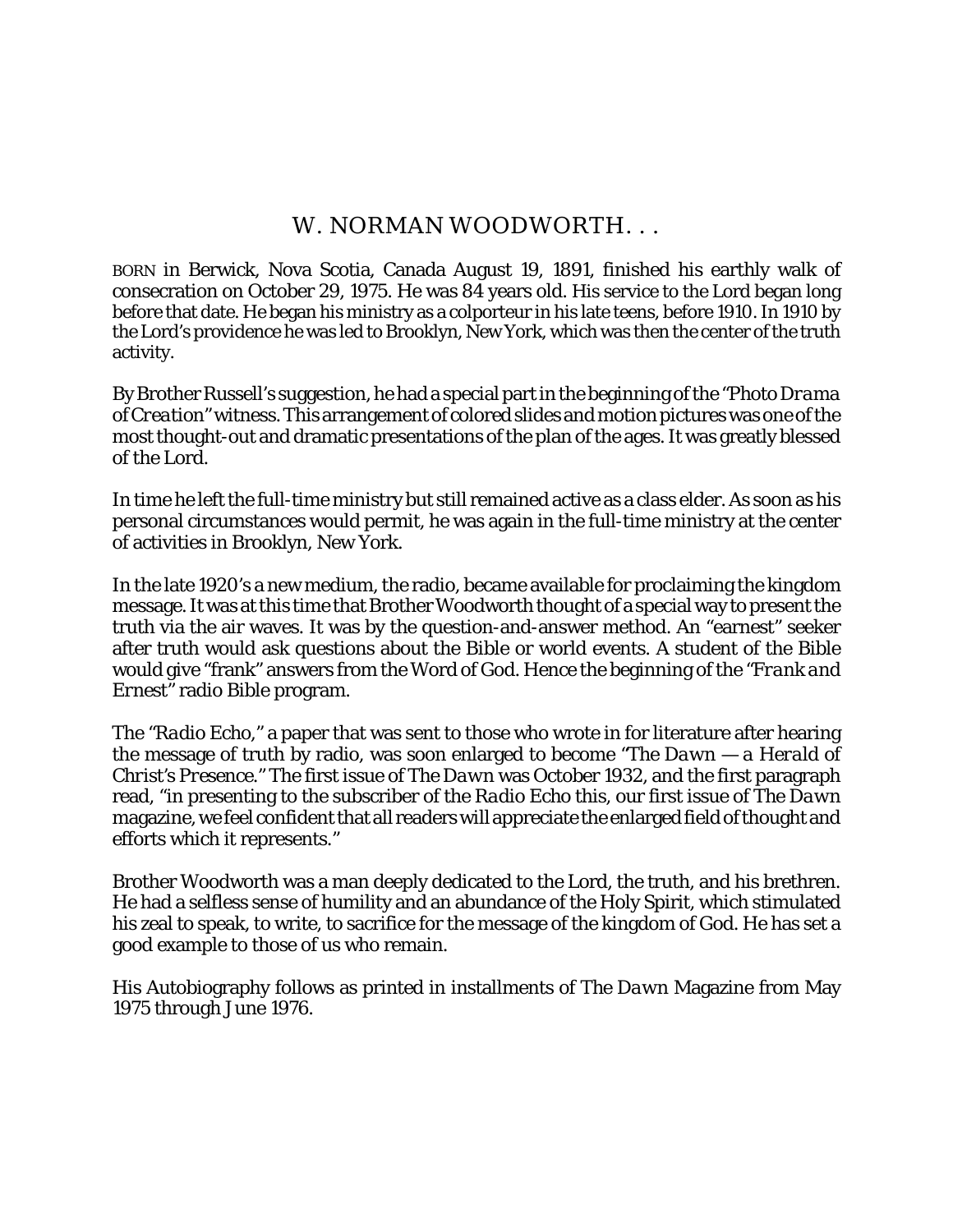# **The Drawing Power of God**

THE last decade of the nineteenth century was a very important one to me, although at the time I was a mere child. It was during this period that my father came into contact with the truth, which we still so lovingly refer to as the divine plan of the ages. Although very young at the time, my father's faithful witnessing concerning the glorious things which he had learned from the Word of God began to make an impression on me. It was toward the close of this decade that volume 4 of Studies in the Scriptures was published. The original title of this book was The Day of Vengeance, but this was later changed to The Battle of Armageddon. Those who are acquainted with this book will know that it deals largely with world conditions in this end of the age which, as pointed out, have developed into the greatest time of trouble the world has ever seen.

My father was very interested in the biblical truths brought forth in this volume, and talked about them a great deal. As I look back upon it now and remember the impressions that were made upon my young mind – I still hadn't reached the teenage stage – I feel I can almost say that, religiously speaking, I was brought up on the time of trouble. From what I learned from my father's comments as he talked with others, it seemed that this great time of trouble was to reach its climax in the year 1914. It appeared to my young mind, from the way my father described it, that when this climax was reached it would mean the end of just about everything that we as humans know in connection with our way of life. I thought about this more than once, and to an extent felt sorry for myself that I was so unfortunate as to the time when I was born, for it seemed that when I reached the age when I could really enjoy the things of this world they would all be over.

Of course I had a false conception of what the foretold time of trouble would mean for mankind. Otherwise, I would have rejoiced in the thought of how the joys of the world would be so greatly increased, and so soon. This I learned as I grew older and continued to listen to my father as he bore witness to others; and he was a faithful witness for Jesus and for the Word of God.

#### **Not a Believer**

In this early period of my life I was not in reality what one could describe as a believer; I was merely a child. I was interested and impressed simply because my father was so enthusiastic about these great new things which he had learned. The only church to which my father ever belonged was the Advent Church, but there was no Advent Church in the area in which we lived in these maturing years of my life, and my father did not join any of the other churches. However, he did attend occasionally. He was a good tenor singer and for a while sang in the choir of the Methodist Church. Other than this he attended church only when something special was to take place, such as an evangelistic service, and he attended then because he hoped there would be an opportunity to bear witness to the truth. And he always seemed able to bring about the much desired opportunity. I learned to enjoy going to church on these occasions with my father because I knew that if anything in the way of a controversy arose he would always come out on top, and that I enjoyed.

My father owned and operated a sawmill, and from a very early age I worked in this mill, together with my three brothers and hired hands as they were needed. The hired hands were of the type who were not too careful of their language, and I was impressed with the erroneous thought that when I got into unexpected trouble I could talk my way out by swearing, although I never used profane language if I knew my father was around. One day I had a trying experience and, thinking that my Dad was not in the mill at the time, I tried to pour oil on the wound by swearing. That night my father planned to attend a special evangelical meeting. It was my assignment that week to milk the family cow, and after supper I asked my Dad, if I could get someone to milk the cow for me that night, could I go to meeting with him. He looked at me very understandingly and replied, "Yes, son, you need to go to meeting."

The special item on the program for this meeting was a lecture by a noted evangelist in which he told of two dreams he had experienced. In the first of these dreams it seemed that he was taken to the edge of the great abyss of eternal fire and brimstone and saw the sufferings of the sinners, and heard their groanings. In the second dream it seemed that he had visited heaven and participated in the joys of the saved, After he finished his lecture the meeting was thrown open for testimony, and this is where my father got his chance. My father made good use of his opportunity.

Boldly and without compromise he pointed out the truth concerning hell as it is taught in the Bible. The meeting was thrown into confusion. There was no lack of further testimonies, and without exception each one in turn agreed with the evangelist. During the meeting I sat beside a clergyman – a very honest and sincere black clergyman – and his was the last testimony. He talked at considerable length, using all the scriptures he could which he thought showed the idea of eternal torture for sinners. It was a time in which tobacco chewing was not looked upon as being offensive, so all the time he was talking I was being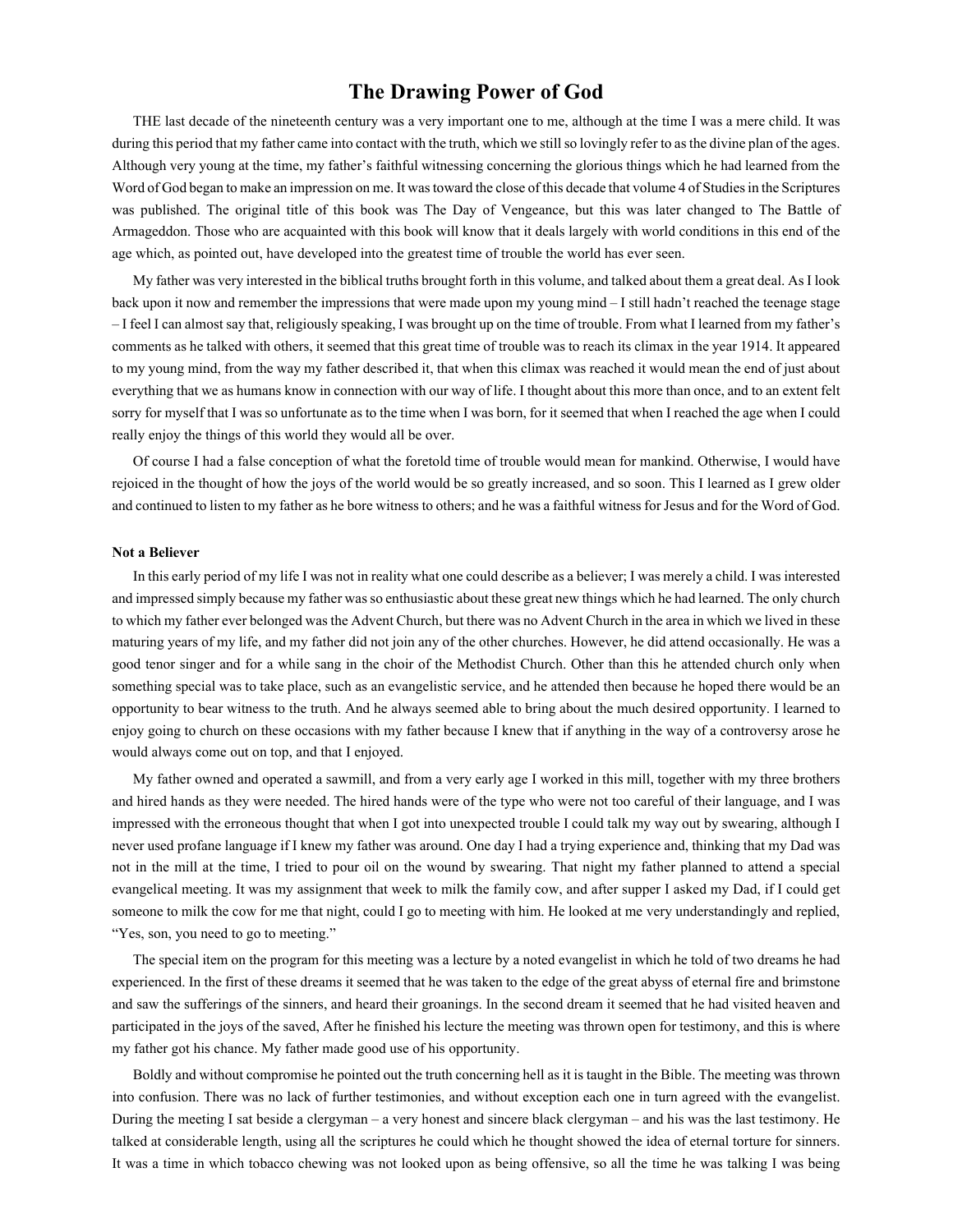sprinkled with tobacco juice! I was very glad when there were signs that he was reaching the end of his dissertation; but his final remark was very surprising and very revealing. He had spent some twenty or twenty-five minutes trying to prove that there is a hell of torment for sinners, but his closing remark was, "Gentlemen, I have reached the conclusion that whether there is a hell or not I will serve the Lord just the same for fear there is." I gathered from this that the good man had not even convinced himself. Years later I lectured in this same hall. The good black preacher, meanwhile, had passed away, but many came to the meeting who were present at the time my father witnessed there and the preacher objected. These still preferred to believe in the eternal torture of the wicked.

Naturally this experience gave me more confidence than ever in what my father was learning from the Bible, and while I did not do anything about it, it afforded me a certain sense of security in that I felt that at least there is something that a teenager – and I had become a teenager by this time – could hold to and feel that it was better than what most people enjoy.

By this time in the truth movement Brother Russell was attending many small conventions when invited, and the railroad companies were co-operating by giving special reduced rates to those who attended these conventions. We learned that Brother Russell was coming to a nearby city to speak at a Bible Students Convention. My mother and my father's sister had for a long time wanted to visit this city, so they took advantage of the reduced railroad rates to go.

They found when purchasing their tickets, however, that the reduced fare was conditional. You could purchase a one-way ticket and, by appearing at the convention and having the ticket properly validated to show that you had attended, you could get a free ride back home. They went anyway, and in order to get the free ride home were compelled to attend the convention, although up to this point they had no interest in the truth. At the convention they heard Brother Russell speak to the public, and they heard other discourses, and when they returned home they simply couldn't talk about anything except those wonderful things they had heard at the Bible Students Convention. In fact, they were so enthusiastic that I decided that I simply must learn more about the things that Dad believed.

So on the first convenient evening I hid myself away in what we called the parlor. That word is not used much these days, but in the time that I am speaking of a parlor was a room that was as well-furnished as the family could afford, but never used except on very special occasions when special guests would drop in to have a cup of tea.

But for me the parlor was the one place of seclusion in the home of a large family where I knew I could be by myself. We had no electricity, not even gas for lights, so I lighted up the oil lamp and betook myself to the parlor. I knew that my Dad was getting all these things from the Bible, so I found a Bible and took it with me to the parlor. I sat down at a table as near to the lamp as I could get and opened the Bible, and I started to read. And what I read was this, At that time shall Michael stand up, . . . and there shall be a time of trouble, such as never was since there was a nation.

You can well imagine the effect that this had on me! For years I had heard my father talk about this time of trouble, and now with my own eyes I was reading about it right from the Bible itself! This brought me to my knees in a prayer of thanksgiving and of repentance, and for forgiveness. I closed the Bible and went to bed.

The next evening I decided on a similar course, only instead of reading from the Bible – knowing that my Dad was getting these truths through the instructions of the volumes of Studies in the Scriptures – I took with me volume 3. Not having the slightest idea what was in these volumes, I opened the book at random as I had opened the Bible, and there again I began reading about the time of trouble such as never was since there was a nation.

### **Marking Time**

I kept this experience to myself, and continued to work in the mill and also on a small farm on which our home was located. I worked, and I thought, and I knew that the Lord was drawing me to himself, and that my only possible answer to his drawing power was the full surrender of my life to do his will in following in Jesus' footsteps. But I did not make up my mind on this right away. As I recall, several months elapsed before I was finally drawn to the point that the only answer of a good conscience toward God was to surrender my all to him, and I did.

Then I realized that one of the first things the Lord wanted me to do as a servant of his was to bear witness to the truth. We did not live in a city. You could hardly call it a town. It was a mere village of about 1,200 inhabitants. So I decided I would secure a supply of tracts sufficient to give one to each family in the community. I was not satisfied in my new zeal to merely throw these tracts on the porches. But I knocked at the door of every home, where I knew every family, and presented the tract to them with a few words of explanation as to what they could expect to find in it.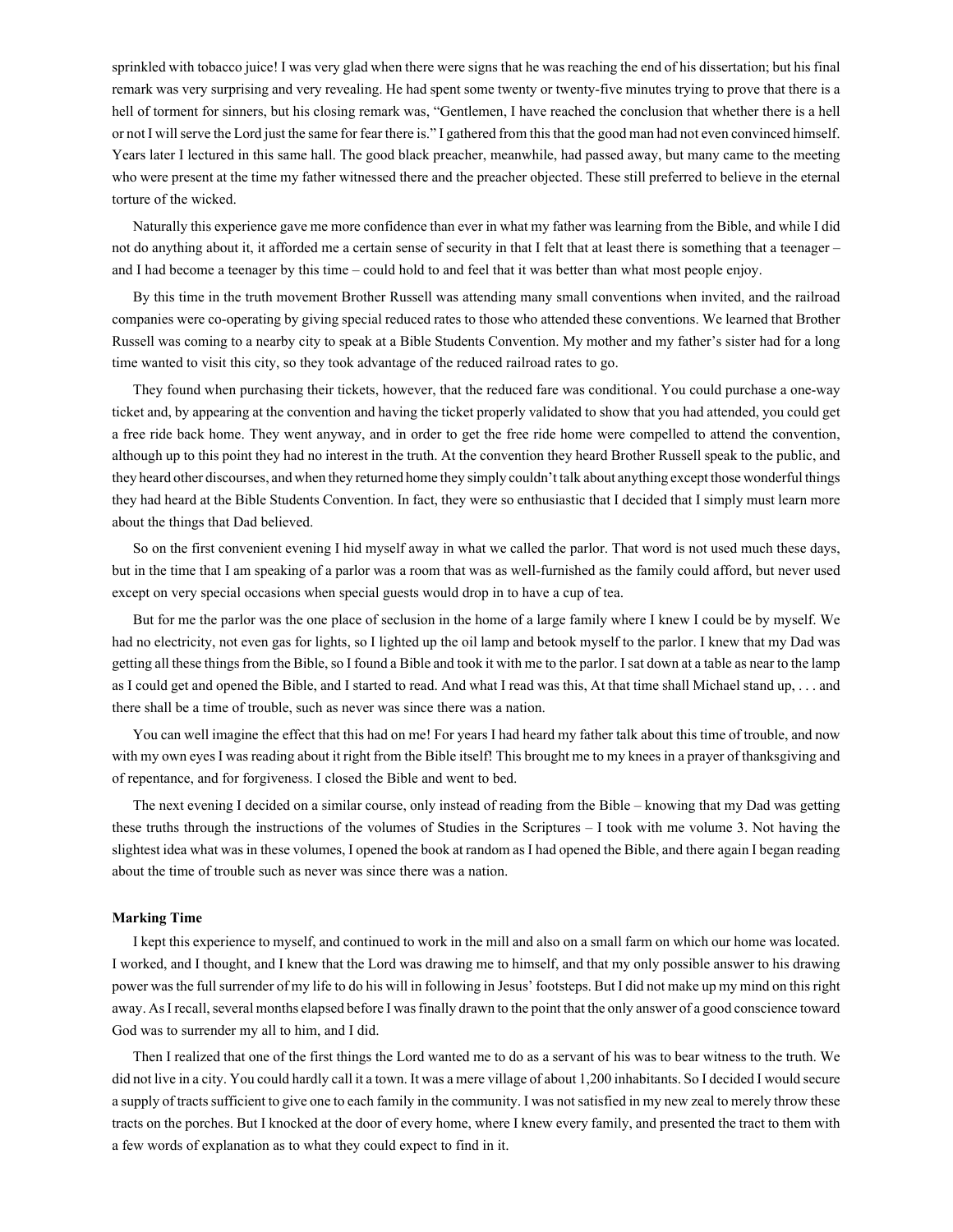The title of this tract was, "Are You of the Hopeful or the Hopeless?" So far as I know, everyone in that village continued to be of the hopeless, but my faith and hope were increased by the effort I had made to tell the glad tidings of the kingdom to my neighbors; and from that day until now I have been similarly rewarded for every effort I have made to bear witness to the truth.

# **Growing in Grace**

AS A result of my mother and my aunt attending the Bible Students Convention, which I have already mentioned, they became deeply interested in the truth and went on to consecration. My father's sister – my Aunt Clara – had two grown daughters who listened to the truth as presented to them by their mother, and they accepted the message and made a full consecration to the Lord.

Then there was a great uncle and his wife who also became interested – interested enough to open their home for a meeting. So almost before we knew it we had the makings of a small ecclesia. We began to hold regular meetings, and used Tabernacle Shadows as a textbook. Just why we decided on Tabernacle Shadows as our initial study I will never know, except possibly because it was the first book written by Pastor Russell. We found the subject matter rather difficult, but nevertheless we received a blessing as we proceeded with each meeting. Finally we came to the place in the Tabernacle Shadows where Brother Russell brings out the thought that sisters should wear a head covering at meetings of the consecrated people of God. This precipitated the first real trial and crisis that came into my young Christian life. All of the sisters refused to cover their heads in any way at the meetings. Their reasoning seemed sound. They said, "We are simply sitting down in our own homes to study the Bible, and why should we go through all that formality?" But to me it was a serious matter and gave me much vexation of spirit. I argued with them, but to no avail. Working in the sawmill in the daytime there was much noise all around me, so I could even sing without anyone knowing about it and I found my favorite hymn to be, "If I in thy likeness, O Lord, may awake, and shine a pure image of thee, then I shall be satisfied when I can break the fetters of flesh and be free."

I was sure as a result of this great trial that had come to me for what I believed was my faithful stand for the truth and for my Lord, that I had just about made my calling and election sure and would soon be glorified. I still believe that the Lord is pleased to have the sisters cover their heads in meetings, but I realize now, as I look back upon my childish reasoning at that time, that I made a much greater issue out of this matter than should have been made. I am thankful that the Lord was patient with me and that the issue gradually receded and the class was not divided, which could have been the case had I insisted on my way just a little more rigidly.

Having formed an ecclesia, we sent in a request to the Bible House for pilgrim service, and we were blessed from time to time by visits of one or another of the pilgrims. Among them we had young Brother Walter Bundy, and we had Brother Frank Draper, and also Brother John Harrison. Brother Harrison, by the way, was the grandfather of Brothers Roy and Martin Mitchell and Sister Norma Mitchell, who were long-time members of the New York Bible Students Church, their mother before them also being a member of this congregation. Sister Norma Mitchell – the only one of these still living – is still a faithful member of the New York Church.

We also had as a visiting pilgrim, Brother Benjamin H. Barton, and how well I remember some of the details of his visits! As I already mentioned, my father had been an Adventist. Before moving to the location where I consecrated, we had lived in an area about twenty-five miles away, where there was an Advent Church, and to this he belonged. But the truth began to have its effect in this church – largely, I think, as a result of my father's witnessing – so that nearly all in the congregation accepted the glorious Gospel of the kingdom. The result of this was that these brethren took control of the church and held their meetings there.

Knowing that Brother Barton was a good public speaker, we decided to take him into this area, and an arrangement was made to hold a public meeting in this former Advent Church. The church was packed that night, and Brother Barton gave an eloquent discourse on the subject, "The Truth About Hell." He quoted many of the usual scriptures used in presenting this subject, explaining the meaning of sheol and hades and Gehenna, which are translated hell in the King James Version of the Bible, and then he went to some of the symbolic passages of the sacred Scriptures which are frequently used in an attempt to prove the theory of eternal torture.

Finally he turned to Revelation 14:9-11 and read it: "And the third angel followed them, saying with a loud voice, If any man worship the beast and his image, and receive his mark in his forehead, or in his hand, the same shall drink of the wine of the wrath of God, which is poured out without mixture into the cup of his indignation; and he shall be tormented with fire and brimstone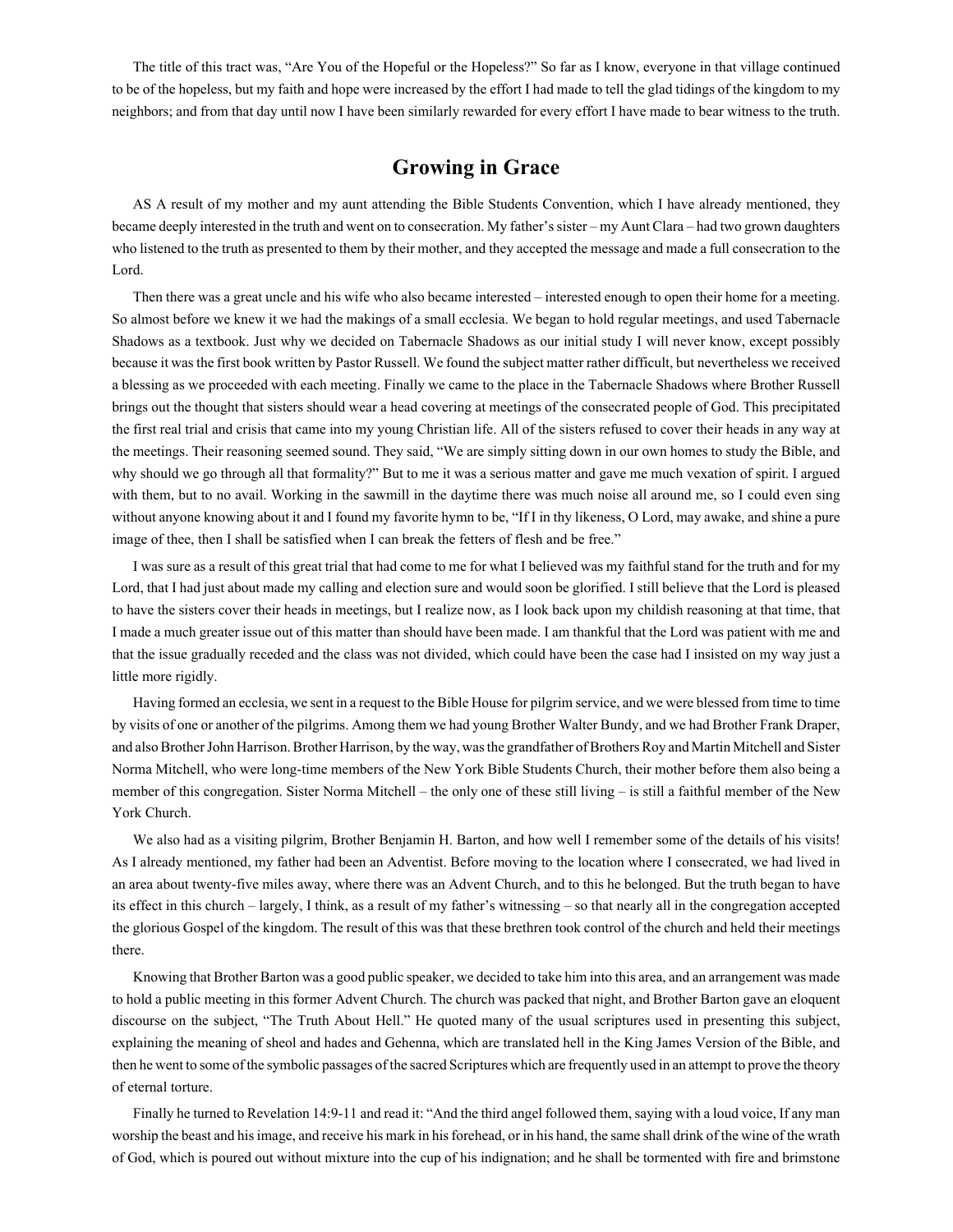in the presence of the holy angels, and in the presence of the Lamb: and the smoke of their torment ascendeth up for ever and ever: and they have no rest day nor night, who worship the beast and his image, and whosoever receiveth the mark of his name."

Brother Barton called attention to the fact that the smoke of the torment referred to here ascended forever and ever "in the presence of the holy angels, and in the presence of the Lamb." Thus, he said – and rightly so – the smoke of this torment arose in heaven, because this is where the holy angels and the Lamb reside. So he concluded from this, for the benefit of the audience, that if this be literally true it would mean that it would be as smoky in heaven for all eternity as it is in Pittsburgh. By way of explanation I might add that at that time Pittsburgh was considered to be one of the smokiest cities in the country, if not in the world; so his illustration made the point.

Brother Barton explained simply that we think of smoke as the evidence that there has been a fire. Here, the smoke of their torment would be the memory of their torment, and this would never be forgotten by the angels nor by the Lamb, and as a matter of fact, neither by mankind in general.

In those days there were no automobiles. One could travel by bicycle, or walk, or use a horse and buggy. My father had a three-seated buggy, which needed two horses, and he had the horses. So from time to time our little class would pile into this oversized buggy and drive to visit a neighboring ecclesia. They were small ecclesias, but there were several within twenty-five or thirty miles from where we lived. We would usually do this on the occasion of a pilgrim visit. Another pilgrim who visited us during that period was Brother Frank Draper, and what a blessing we all enjoyed in fellowship with our brethren in another ecclesia and hearing Brother Draper give his discourse!

But capping the climax of all this was a visit from Brother Russell himself. This had been arranged by Brother Ingram Margeson of Boston, Massachusetts, formerly of Nova Scotia. He arranged for Brother Russell to come to our territory, where a number of local conventions were scheduled, together with public meetings. His first stop was our little village of twelve hundred people – Berwick – and naturally we felt very honored. We secured the only auditorium in town, which seated about two hundred people.

Brother Russell traveled in a special car hitched to a regular train, and when he came into our territory there were about thirty brethren with him. We had worked hard for this convention – and it was a convention, because Brother Russell addressed the friends in the afternoon. The public meeting was to be in the evening, and a few of us in the territory had traveled up and down the country – some walking and some on bicycles – distributing the advertising matter.

We were so sure, from the reports we had read, that our little hall holding two hundred would be far too small to hold those who would want to hear him. Imagine our surprise, therefore, when we went to the hall that evening, together with the other brethren, and waited for the public to come. Our turnout of the public was exactly three people! However, Brother Russell gave his talk on the subject "To Hell and Back" with the same zest and enthusiasm as though he were addressing three thousand people, and we all felt that we had been blessed.

That night, after the public meeting, the friends who came with Brother Russell, plus some others who were joining the party, boarded the train and went along with him to his next stop. This was Halifax, and the attendance at this convention was probably as many as two hundred. Here also there was a public meeting, and well attended. And here also there was a baptismal service. Brother Russell gave the discourse on baptism, and I was one of the brethren to be baptized. Being immature in the truth I got the opinion that when I was raised up from the water I should feel some special surge of the Holy Spirit, or something that would make me realize that I had been accepted by the Lord.

But nothing like this occurred, and only after further consideration and discussion with the brethren I realized that I had been looking for something that does not occur on such occasions. I had faithfully obeyed the instructions of the Lord, and my part now was faithfully to believe that the Lord would fulfill his promises and that my consecrated life, if I continued to be faithful, would ultimately result in glory, honor, and immortality.

The convention party moved on from here to a slightly smaller city, (Truro), where there was another local convention. Brother Russell spoke to the brethren in the afternoon, and a public meeting was arranged for the evening. Here the auditorium was too small properly to hold all who attended. About forty of the brethren were selected to sit on the stage behind Brother Russell to make room for more of the public, and to my consternation I was one of those selected. I felt awkward, but at the same time was happy to be able to sit so close to where Brother Russell spoke.

Brother Russell's topic for that evening was, "A Thief in Paradise, A Rich Man in Hell, and Lazarus in Abraham's Bosom." I never have been disappointed in Brother Russell, although in my long association with him sometimes I was surprised, and this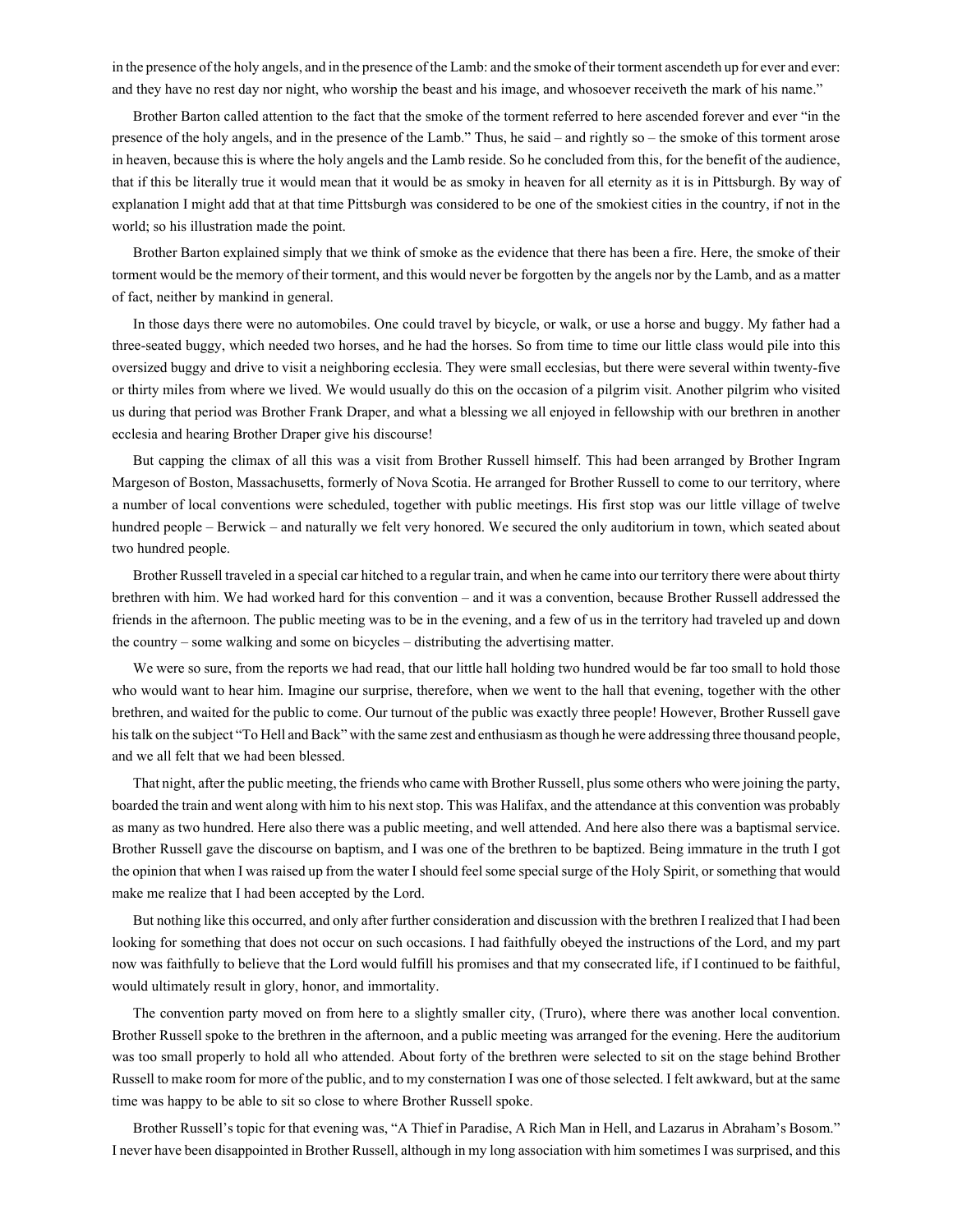was one of those occasions. Brother Russell talked for at least an hour and a half, presenting the plan of God without even mentioning his subject, but when he got around to it he spent sufficient time on each item of his subject to explain it beautifully. Meanwhile, of course, many of the public had left the auditorium, but Brother Russell did not seem concerned with this. He had given the majority of them a good witness to the truth of the divine plan, and to him that was all that mattered.

Having spent these three days in close association with Brother Russell, the thought began crystalizing in my mind that I must spend more time in the service of the Lord. I realized now as never before that, unless there are circumstances which make it impossible, one's consecration means full-time service of the Lord, and I began thinking along that line. About the only full-time service then available was the colporteur work, and I decided to enter this work as soon as possible.

# **The Colporteur Work**

WHAT was and is known as the colporteur work is the selling of truth literature on a door-to-door basis. Brother W H. Deming, of Ohio, was the first one to engage in this work. In a General Convention at Chautauqua, Ohio, Brother Deming told of some of his experiences in the colporteur work and also told of a public meeting for which he arranged while in this work. He chose as his subject for the meeting, "The United States to Have a King." He told the brethren that the auditorium was crowded. From the time I made up my mind that I would enter this phase of service I began to be fearful of how well I could do it. I am not what one would call an "outgoing" person by nature, and it is very difficult for me to converse with strangers, especially if I have to lead in the conversation and keep it moving. So I wondered how a person like this would really make out in the colporteur work.

It was a few weeks after reaching the decision to enter this service before I actually got started, and I never will forget my experience in making my first call. A lady met me at the door and invited me into her home. But I soon came out, and I came out utterly amazed, for, believe it or not, I sold a book! I do not know how it happened. All I know is that it gave me the courage to continue on.

This particular colporteur trip was not to be a long one. I soon found that I needed some funds on hand to carry on this work as it was conducted in those days. We took orders for the books and delivered them usually the following Monday, and one had to have sufficient funds to pay for a room and food during the week. And sometimes the collections on the delivery of books on Monday were not sufficient to carry one through the remainder of the week, so I decided to return home, which was nearby, and work in my father's sawmill until spring. I knew that there I could earn a dollar a day, and I figured that by working through the winter at this scale I would have enough funds to carry me through the following summer, which I did.

Brother Arthur Marchant – a colporteur who introduced the truth to my father – went with me on this short trip and, through a sister who lived on a farm nearby, arranged for a public meeting to be held on the following Sunday evening. We drove to the schoolhouse in which the meeting was to be held, with a horse and buggy loaned to us by a relative. As we came within about fifteen minutes of the schoolhouse, Brother Marchant made the startling announcement that I was to give the lecture that night.

I had never given a lecture and I decided that Brother Marchant was overdoing things just a little. But he insisted, and when the meeting started there I was on the platform. I had learned, through correspondence, that there was a very young brother at Bethel at that time, (W. F. Hudgings) who was giving public lectures and being billed as "the boy preacher." And though I knew that I was more of a boy than he could possibly be, this gave me a little courage, and while waiting for the opening hymn to be sung I began to think about my subject.

No formal topic had been announced, so I decided to speak on the subject of restitution, using Acts 3:19-21 as my text. From the time that I began my real interest in the truth I made it a point to memorize as many scriptures as I could, and fortunately I had memorized many from the Old Testament, which gave me a background for what I wanted to present to the audience – and we had a good audience; the schoolhouse was filled. The only way I have of knowing how that discourse was received was by the fact that nobody left the auditorium until I was through.

However, my aunt – father's sister – criticized me very severely for even undertaking it, and I knew from her attitude that she felt that it was not right for one so young to be participating in this type of service. And she was probably right, from the standpoint that it might go to my head, so to speak; and I prayed earnestly that this might not be the case. Anyway, it was many months before I had another such opportunity.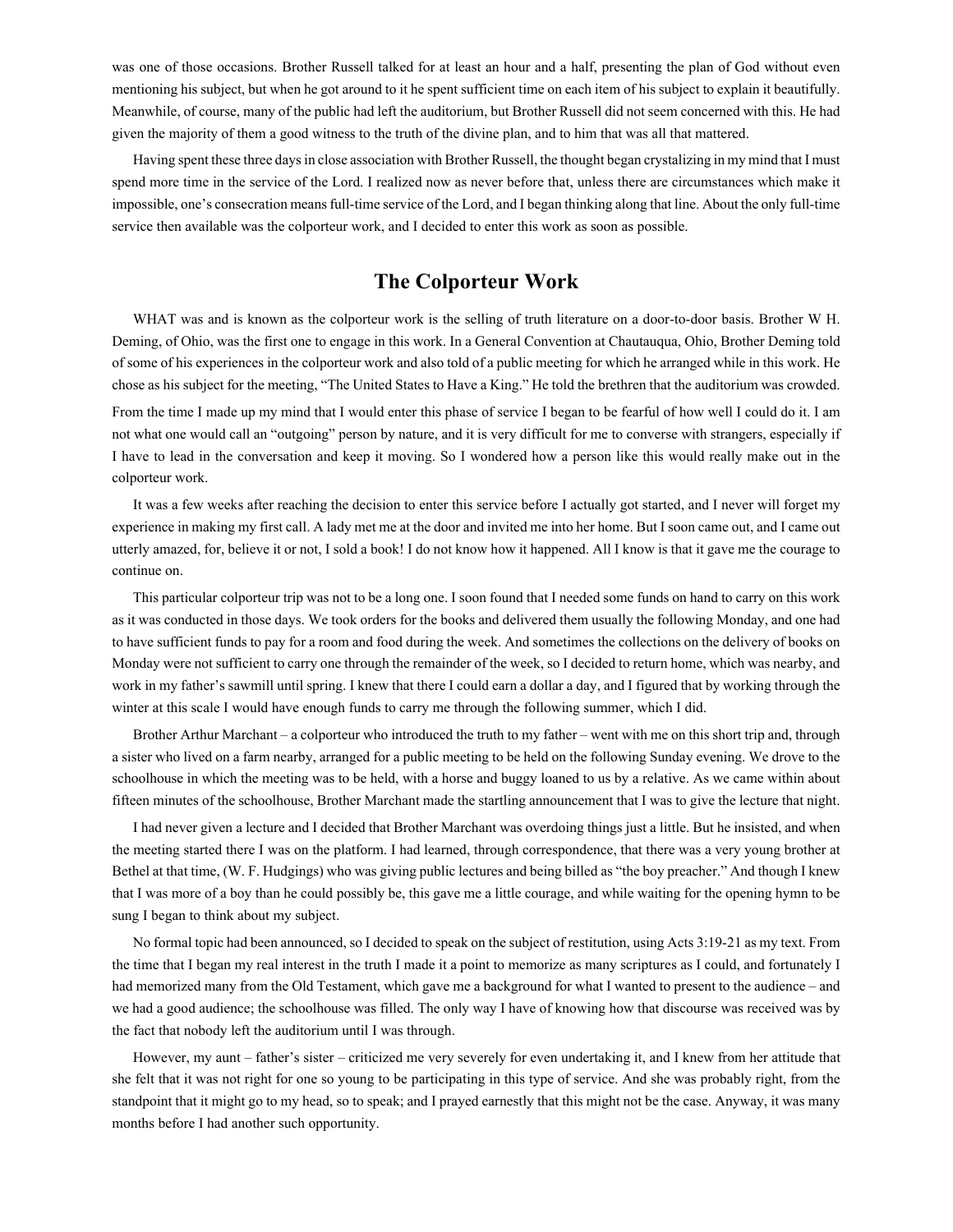#### **The Winter Passed**

The winter passed, and my little nest egg of finances built up to some extent, so I was ready to go out again. A brother living in Digby County, Nova Scotia, which was east from my home, wanted to go with me that spring, and he preferred to work in the province of New Brunswick. St. John, New Brunswick, was just across the Bay of Fundy from where he lived, so I joined him there for the trip across the bay. Ordinarily one makes that trip by passenger boat, which plies from Digby to St. John, but this young brother – whose name was Walter Boutelier – and his father owned and operated a general store in the town of Digby and owned a boat about as large as a medium sized tugboat with which to convey his merchandise from New Brunswick to Digby, so Walter and I decided that we would cross the bay in his father's boat. We took off at night and arrived in St. John in the morning. Since Walter wished to work in the country, we provided ourselves with bicycles for this undertaking.

Reaching St. John we went immediately to a home in that city which had become the haven of many transient Bible students, especially colporteurs. It was the home of a sea captain and his wife who loved the truth and were anxious to do all they could to assist the Bible Students, especially the colporteurs, in their efforts to serve the Lord. This dear old sea captain made a sort of profession of forecasting the weather each morning to let everybody know what to expect during the day. Many times he recognized that he had no idea what the weather would be; so his forecast on such occasions would be, "There will be no change as long as present conditions exist."

As expected, we found a number of brethren staying in this home, but none of them planned to do colporteur work. So Walter and I remained for but a few hours and then we started out on our bicycles, which we had loaded with books. Probably each one of us was carrying as many as one hundred and fifty volumes. We started on the main highway, the post road leading to Moncton, New Brunswick, the distance to which was probably in the neighborhood of one hundred miles. There were no paved highways in those days, or at least very few, because automobiles, while occasionally one had put in an appearance, were not generally used.

We rode the bicycles on the dirt road and called at every house as we went along. The homes were occupied mostly by farmers. Our sale of books was fair. On this trip we did not take orders, but sold outright. When nighttime approached we began inquiring for a place to stay. We finally found a farmhouse lady who was glad to take us in, but she explained that we might not get much for breakfast, as she had just sold all her eggs.

We were more interested at the moment in a place to sleep than in breakfast, so we accepted her offer. We slept well that night and wakened early. Walter was awake a little before I was. He awakened me with a punch in the ribs and said, "Cheer up! We'll have breakfast." And as I opened my eyes I heard a hen cackling. So we had breakfast, and the woman accepted a first volume in return for it. Then we went on our way.

Nothing exciting happened as we went along, and finally we arrived in Moncton, where we stayed overnight at the home of a Sister Mullen, the only Bible student in the town. From Moncton we traveled north for about fifty miles, and by this time Walter decided that he had better go home. He never explained it to me, but I think he had decided that the colporteur work was not for him. So we returned to St. John, and instead of waiting for his father's boat to come and pick us up we traveled to Digby on a passenger boat.

He went home, but I didn't. I decided that I would go alone to the south shore of Nova Scotia. I gave up my bicycle and went by train. On that trip I had some unusual experiences. I worked in a number of places following the south shoreline of Nova Scotia, and one of these areas was known as Tancook Islands. There was Big Tancook and Little Tancook. There was no way to reach these islands except by motorboat, and these made the trip very infrequently. They were, in reality, owned mostly by the people who lived on the island and came in just for supplies. I went first to Big Tancook. No colporteur had ever been there before, so it was virgin territory, but that was about the best you could say for it.

There were no roads on the island, just footpaths from one house to another, and the houses for the most part were merely shacks. There were two industries on the island. One was fishing and the other was boat-building. Ninety per cent of the fishermen were unable to read and write. The boat builders were better off in this respect, although there was a large percentage of illiteracy among these also.

My first need was to find a place to stay. I found one of the shacks where the only place they had for me to sleep was in a small attic not high enough to stand erect. It was necessary to furnish me with a ladder each night so I could crawl up through the floor to my "bedroom," and there I had the privilege of sleeping on a pile of straw. In the morning the ladder would be put up to the hole and I would come down for breakfast, which usually consisted of fish. I appreciated all this, because I knew I was in the service of the Lord.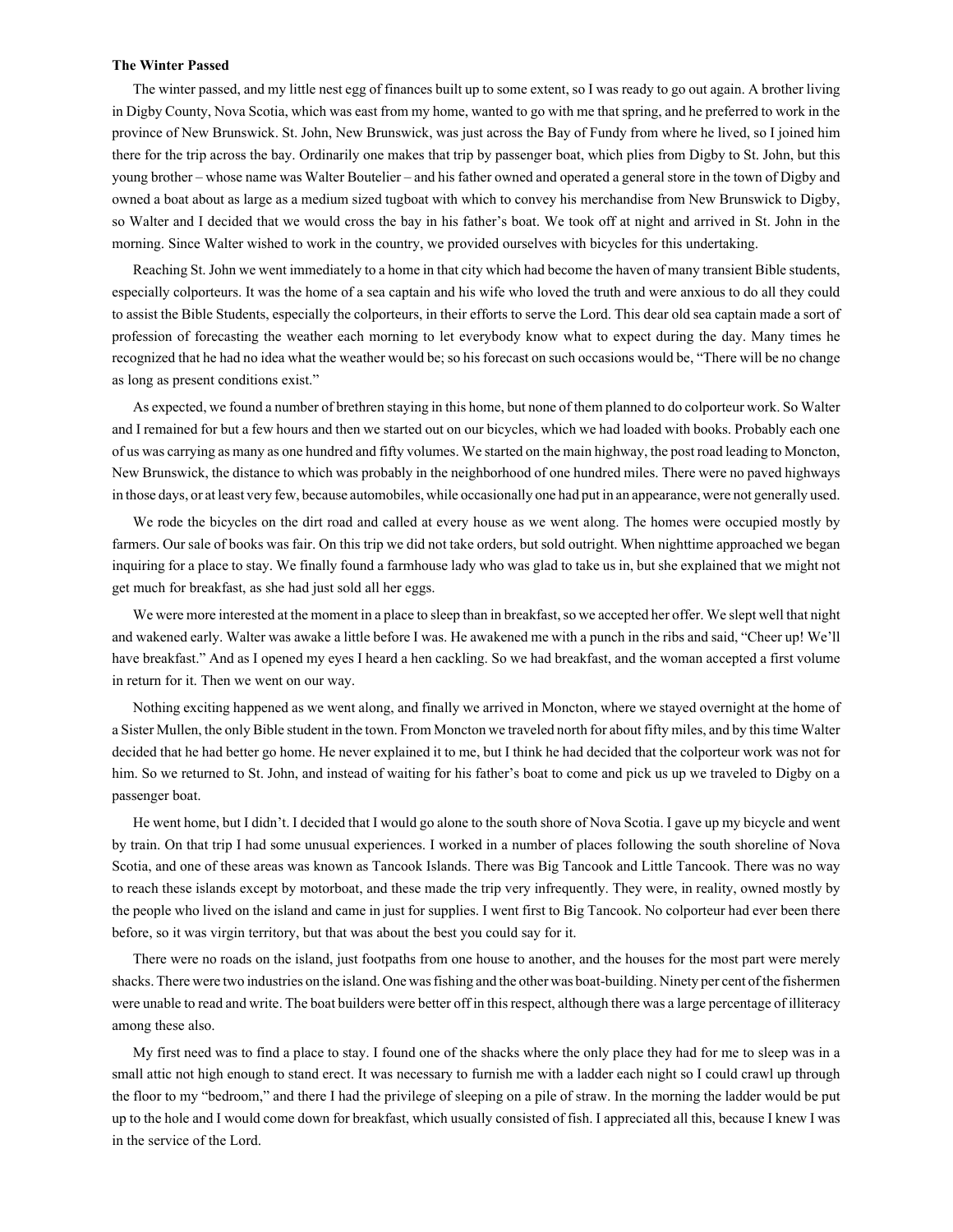While there were many illiterate people on these islands, they seemed glad to buy the books. My hope was that at least the next generation might find something in the homes of the parents which they could read and be enlightened. In delivering the books I came to one man who could read, and he immediately opened the first volume of Studies in the Scriptures and turned to the beginning of the third chapter, which deals with the Bible as a divine revelation. In the opening paragraph of the chapter Brother Russell suggests that the reader lay aside the Bible for the time being and just base his thoughts on the reasonable conclusions which could be reached to prove that the Bible is the Word of God.

But this man took too much for granted. All that he read was the suggestion to temporarily lay aside the Bible, and that was too much for him. He did not take time, nor was he interested, to find out the real point the author was making. Since then I have often thought of that attitude on the part of this good man and have observed how many there are in the world, and sometimes Christians, who are not good listeners. They go through life with a scanty knowledge of the truth, or whatever they may be specially interested in, simply because they do not listen sufficiently to learn more. Talking with these people one discovers that instead of listening to what is said to them they are deciding what they will say to you. This is unfortunate, and I have been very thankful to the Lord that my shyness of nature has caused me to be a good listener.

## **Other Fields**

From the Tancook Islands I moved on to another field of colporteur service. I was invited to join some other brethren. One was Brother Henry Holmes, who "got" the truth while he was a warden in a prison. Another was Brother Taylor, who "got" the truth from Brother Holmes while he was a prisoner in that prison. The other was Brother Murdock of Boston, Massachusetts.

Two of these three brethren had one very tragic thing in common. Together with their wives they had attended a convention in Norfolk, Virginia, and while at this convention the two wives mentioned were killed by a railway train on an open crossing. The two brethren were now devoting their lives to the spreading of the glorious Gospel of the kingdom, and I was happy indeed to be invited to join them. Our experiences while working together were not especially outstanding. They were experiences, rather, which one encounters in a regular way in pursuing this type of service.

However, there was one day I did have an unusual experience. I had taken the train to another town about twenty miles away, with the plan to colporteur there and come back to home base on the last train of the evening. But, whatever the reason, I missed that train. I didn't have enough money to go to a hotel, so the only thing I could do was to walk back to my own room. I didn't even know the way by road, so I walked along the ties of the railroad. I knew that if I followed the railroad long enough it would lead me where I wanted to go, and it did, I don't recall the hour when I arrived at my room, because naturally I was tired and fell asleep right away; but Brother Holmes told me the next morning that he heard me come in, came into my room, and while I was sleeping sang softly, "One more day's work for Jesus, One less of toil for thee."

#### **Another New Field**

Again the winter was approaching. Meanwhile, Brother J. A. Meggison, well-known since as a pilgrim, joined us, but the other three brethren decided to return home for the winter. Brother Meggison and I talked it over and, decided that we would move on into the state of Maine to work through the winter – which, by the way, is one of the coldest states in America. We packed the books we had on hand – several hundred of them – and shipped them by freight, collect, to Bangor, Maine.

But there was one point we overlooked. It took all the money we had to buy our railroad tickets, and when we got to

Bangor we found that we didn't even have a book available to use as a sample, and no money to pay the freight on the box of books that had already arrived. We were very proud, but there was nothing else to do but to inform Brother W. S. Marshall of Bangor of our predicament. He promptly paid the freight on our books and invited us into his home to live. We didn't want to be a burden on others, so as soon as we sold our first lot of books and got paid for them we rented a room.

It was hard going in Bangor that winter. Brother Meggison and I always had something to eat, but for breakfast we found that while we could have a dish of oatmeal porridge we didn't have the money to buy milk or sugar for the porridge. Brother Marshall learned about the hard time we were having, so he communicated with a brother about twenty-five miles up the river from Bangor, a brother who was a farmer, and we received an invitation from him to come and make our home with him for the winter. There wasn't much else to do but accept this invitation.

We had no means of transportation to get to the brother's home, so we decided to walk, and canvass the homes along the highway. We walked all one day and canvassed – had a pretty successful day, as a matter of fact – but nighttime came on and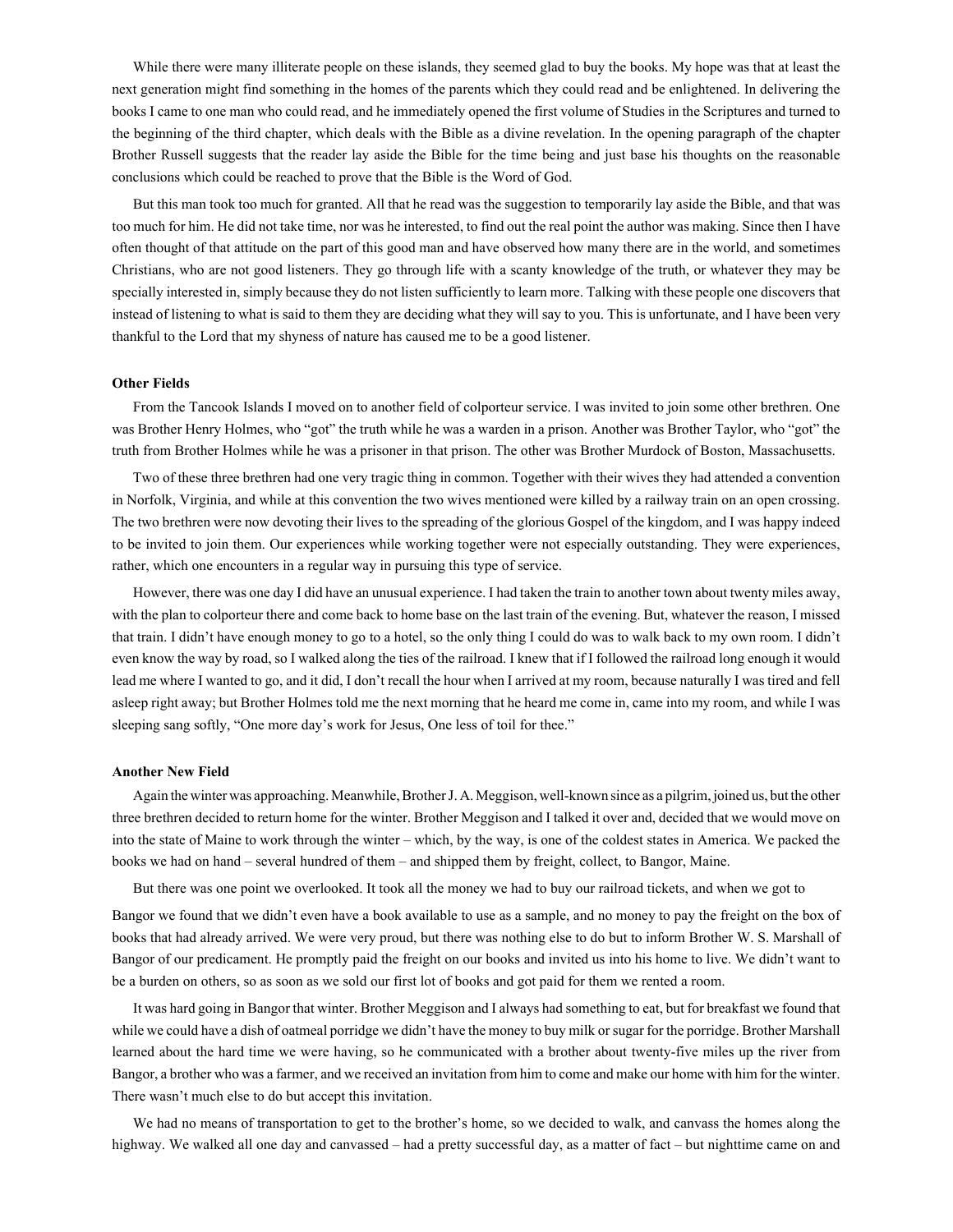we were unable to find a place to sleep. On the other side of the river there was another highway – we could tell from the lights. So we came to a bridge, crossed the river, and also failed to find a home that would take us in. We kept walking back toward Bangor till we came to the end of a suburban electric line. We boarded the last car, went into the city, and arrived in Bangor about one o'clock in the morning, and showed up at Brother Marshall's home. Naturally he was surprised to see us, but also glad that we had returned to him if only for the night.

The next day we started out again and walked directly to where we had left off canvassing the day before. We had a road map to tell us approximately where Brother Wiley lived, and late in the afternoon we reached that general area, having sold quite a few books during the day. But this time a heavy fall of snow was piling down upon us, and it was windy. At times we could hardly see where we were going, but we forged ahead the best we could, looking at the names on the mailboxes and finally, as we were examining the name on a mailbox we heard a voice up ahead from the house to which the mailbox belonged shouting to us, "Right this way, brothers. You have reached home!" And we had, for the Wiley family made us a lovely home for the winter.

There were Brother and Sister Wiley and their daughter, Ruth. We worked out from their home selling the books. Each day, weather permitting, Brother Wiley let us have a horse and sleigh. They gave us sandwiches for our lunch and twenty-five cents to buy a dinner for the horse. We went canvassing in this manner if the weather was not too cold. If it was only twenty degrees below zero, we went out colporteuring; if it was thirty degrees we stayed home.

I well remember an experience one day when we were out, following a heavy snow storm. The people had not yet got the footpaths shoveled out, so in order to get to the homes we more or less had to make our own paths. Brother Meggison took one side of the road and I took the other. On my side of the road there was a good-looking home, but there were no tracks to the house, indicating that no one had been outside since the storm. But I plowed my way through the snow to the side door.

The man of the house came to the door and I canvassed him, endeavoring to sell him the set of six volumes of Studies in the Scriptures. When I got through he shook his head no. Then I offered him the first three volumes for ninety-eight cents, which was then the colporteur price. Again he shook his head no. Then I offered him the first volume for thirty-five cents. Again he shook his head. Then I offered him what was at that time called the ZA, a paperbound edition of the first volume which we sold for five cents. Again, no. Then I asked the man if he would like to have some free tracts. He made a pun on this word "tracts," and said, "Yes, I would like to see some tracks with the heels toward my door." I did no more colporteur work that day.

#### **A Pilgrim Visit**

While we were at the Wiley home pilgrim Brother A.H. MacMillan came through the area. We found that he could stop over one night with us; so we decided to hold a public meeting in the village – a village which consisted of perhaps two hundred people. We engaged a hall which would easily seat two hundred people, and advertised the meeting. When we arrived at the meeting and opening time came, there were Brother and Sister Wiley and Ruth, Brother Meggison and I, Brother MacMillan and three of the public.

It was decided that Brother Meggison should serve as the chairman of the meeting, and it was also decided that I should play the piano, and we both agreed to serve. Brother MacMillan gave his usual enthusiastic message, and when the meeting was over he turned to me and started to laugh. I didn't know what there was to laugh at, but he remarked that he thought I intended to play the piano with my feet. His reference was to the awkward way I climbed onto the piano stool.

Finally, spring came. Brother Meggison moved on to his home state of Maine, and I again went home to spend a little more time in the sawmill at a dollar a day. From that winter's service one person came into the truth – the lady from whom we rented the room in Bangor. After we had left she read mottoes we had left on the wall and literature we left on the table, and she accepted the truth.

### **A Slight Change**

I was soon on the go again. I went to a convention in Maine and there three colporteur sisters contacted me and wanted me to help them in work they were doing in the southern part of Maine. At that time good public speakers were well advertised for their Sunday meetings. The names of the interested were asked for, and the colporteurs called on these names and, if possible, sold them Studies in the Scriptures. These three sisters were engaged in this phase of colporteur work but were getting behind with their names and wanted me to help them for a while, which I agreed to do.

In due course we finished all the names on hand and no more public meetings were scheduled for the area, so the three sisters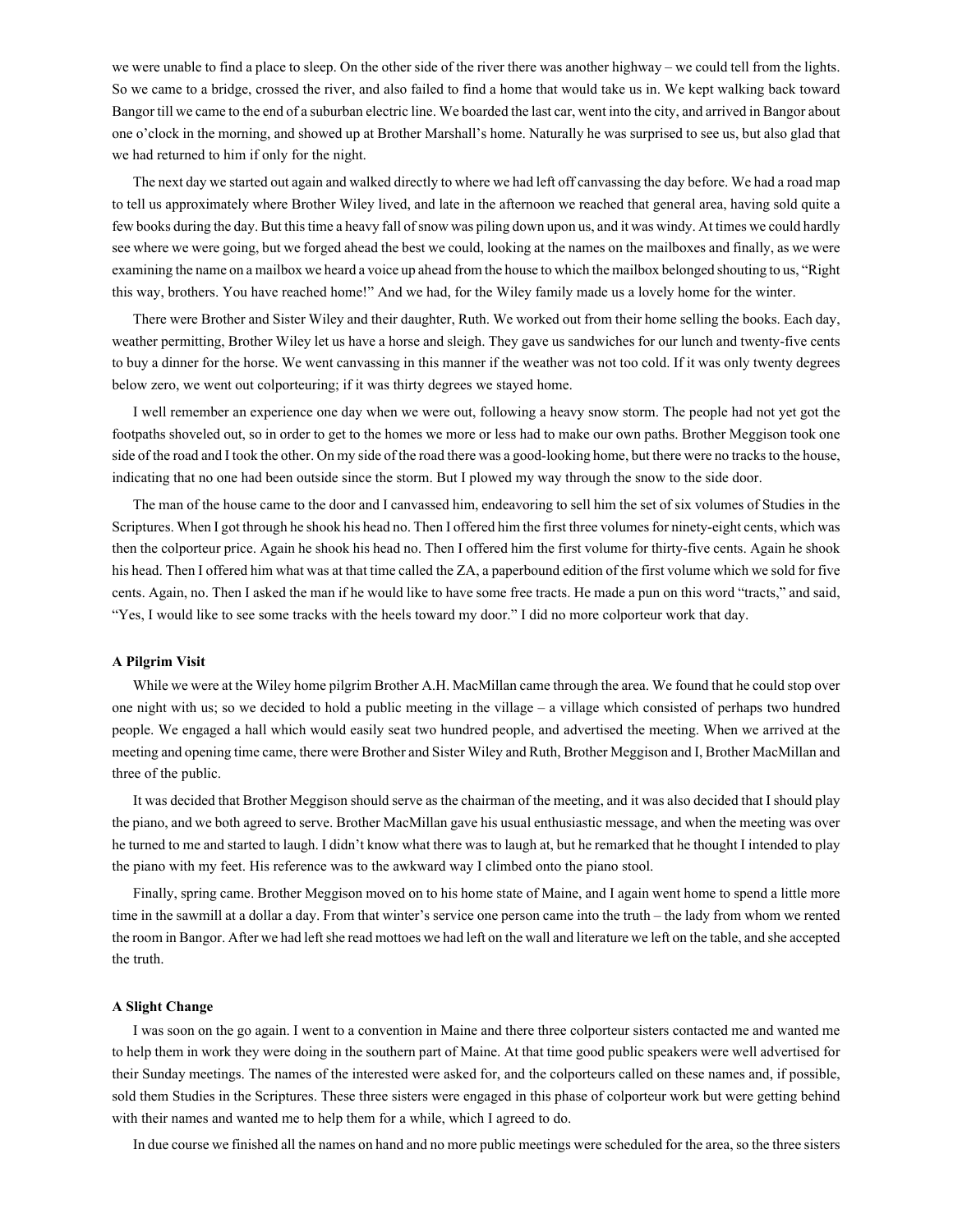decided to return to Brooklyn and to Bethel. They learned that I had never been to Bethel and they invited me to go with them. It was an overnight trip by boat. I explained several times, when this invitation was pressed, that I could not afford it, but on the morning they were to leave they brought up the subject again and said I just had to go, that there was no excuse because they had bought a ticket for me.

On the boat that night these sisters apparently wondered what I would think of their insisting on my coming, so to clear the matter up they explained that all three of them had taken a vow never to get married. It was only a few months after this that they were all married! But that is the way I got to Bethel and got into an entirely different phase of the service – an avenue of the service which had not in reality even begun at that time.

# **Preparation for the Photo Drama**

THE boat on which the three colporteur sisters and I traveled from Portland, Maine, to New York arrived the next morning in time for us to reach Bethel for breakfast. After breakfast was served I was shown to my room – a room which I was to share with three others, and one of these was just getting up, having missed breakfast in the dining room. He was a congenial man, and we had a long conversation. He asked me if I would like to work at Bethel.

My reply was that I hadn't given it any thought, but if the opportunity opened I might consider it. He then advised me to see Brother Russell at the midday meal. He explained that Brother Russell remained in the dining room each mealtime long enough to interview those who wanted to see him. This young man, who in reality was Brother Henry Drey, said if I had an interview with Brother Russell and he asked me what I had worked at, to be sure to tell him. I had already told Brother Drey that I was brought up in a sawmill, which he construed to be something mechanical, and he thought that Brother Russell probably would like to know of this background.

I went down to the dining room for lunch with more or less fear and trembling. When I finally got to Brother Russell I told him why I was there and was wondering if there was any opening for an additional helper. As Brother Drey predicted, the first question he asked me was, "What can you do?" When I told him that I was brought up in a sawmill he seemed very interested and proceeded to give me an assignment. But before giving me the assignment he cautioned me not to say a word about it to anyone; that what I would be doing was strictly confidential. Then he outlined the assignment.

He told me to cross the Hudson River to Jersey City and there get myself a job of some kind that would give me the opportunity of being in a motion picture booth. He explained that it would not be possible to get such a job in New York because no one was allowed in a motion picture booth in New York unless he was a licensed operator. Then he asked me how I was fixed for money. I explained that I was very low indeed; that I had been a colporteur, etc. He reached in his pocket and gave me \$10.00 and told me to report back to him in three weeks. And then I was dismissed.

By this time my head was swimming. I didn't even know how to get across the Hudson River. I didn't know where Jersey City was located. However, I went back to my room and Brother Drey was still there. He had been down to lunch and knew that I was being interviewed by Brother Russell, so he asked me how I made out. I at once thought of those restrictions that had been placed upon me to keep this assignment confidential. I told him this, and he said, "Oh, that's all right. I know what you are doing, for I am doing the same thing." This, of course, accounted for his irregular hours, his coming in late at night, etc. Besides this, he offered to take me with him to Jersey City and help me secure a job, for which I was very thankful. Before the day was over I was working in a motion picture booth, although I was concerned about how I would find my way back to Brooklyn that night. But somehow I made it, and my getting around the big city and its environs did not present such a problem from then on.

At the conclusion of the first three weeks I went back to Brother Russell to report. In answer to his question about how I was getting along I told him that Brother Drey and I had been working together, and that this proved a great help. He was pleased to learn this, gave me another \$10.00, and told me to continue on.

I learned from Brother Drey that to obtain a license to operate a motion picture machine in New York, and many other cities, it required a certain knowledge of electrical wiring in addition to a knowledge of the machine. Neither one of us had been electricians, so this presented somewhat of a problem. This information finally got to Brother Russell, and he appointed Brother Drey and me to acquire the necessary textbooks to write a book of instructions covering the essential requirements concerning electrical wiring, etc., which we proceeded to do. When these instructions were completed Brother Russell asked us to open a motion picture operators' school in the basement of Bethel. This, too, was a top secret. There were about twenty-five ready to enter this school, and from then until the time we were sent out on the road as actual operators that school was continued.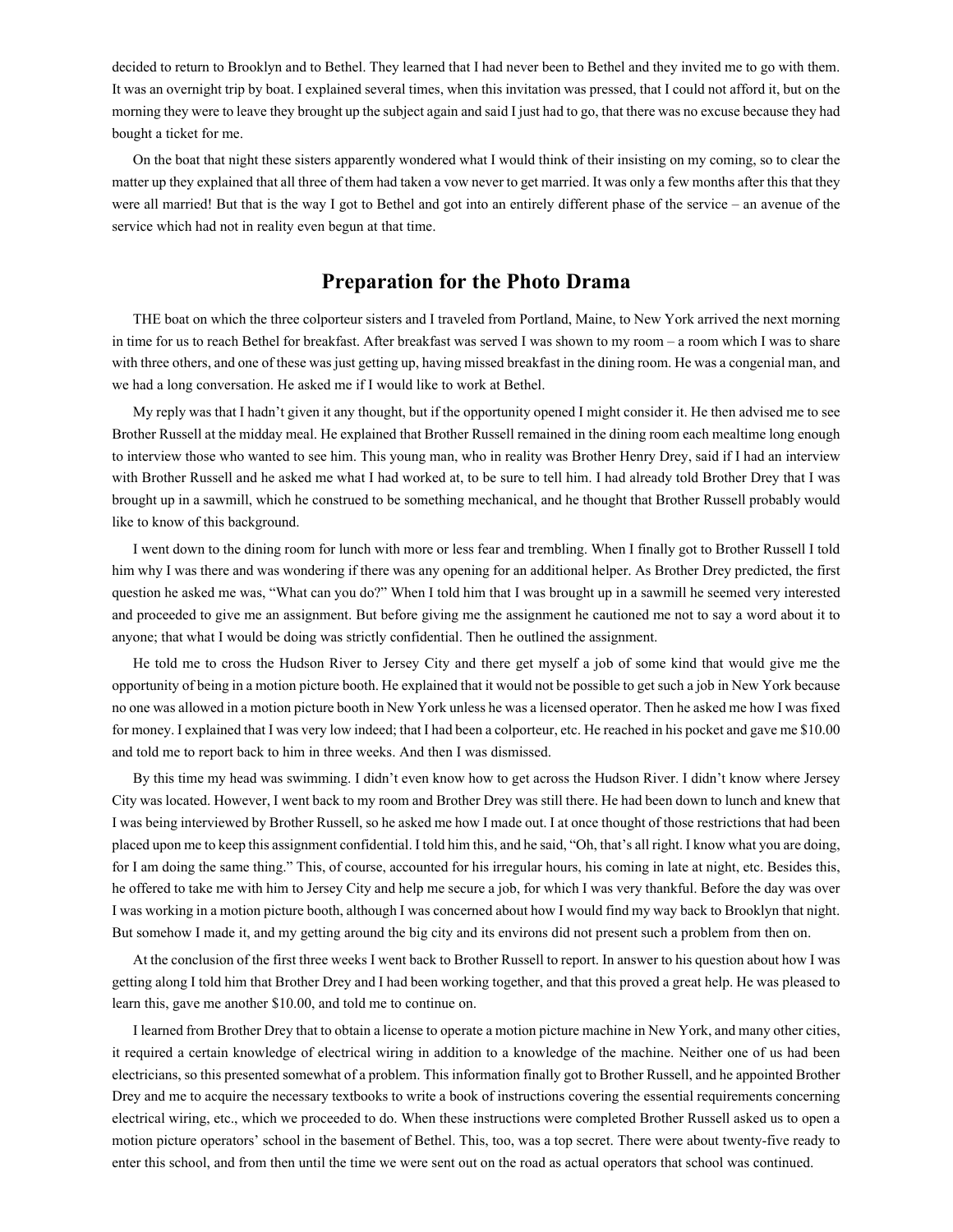In due course Brother Drey and I passed our examination to be motion picture machine operators in New York City. Others also passed as time went on, and of course with this we were very happy, but we were ahead of the other preparatory work. We had a number of sisters painting slides, for one thing, and the motion picture part of the drama had not all been assembled. Brother Russell had brethren assigned to look up what they thought might be suitable motion pictures to go with the slides, and occasionally one of these would bring a film into Bethel just before the evening meal, and then Brother Russell would go down into the basement after dinner and view the picture. It was my job to precede him into the basement and get the film ready to project. The only one that I remember his definitely accepting while I had this assignment was the story of the Flood.

While we were waiting for this preparatory work to be finished Brother Russell suggested that the operators who had received licenses go out and get jobs as operators in New York theaters – not to keep them, but to run a machine a week or two, or whatever worked out best, in order to get experience on that particular make of machine. Then we were to go to an employment agency and get a job where a different make of machine was being used.

Brother Russell, on his part, visited the theaters and placed himself close to the projection booth with his ear against the outside wall to hear how much noise the machine made. He reasoned, and correctly so, that the less noise we had in the theater the better. He finally found one where he could not hear the machine at all. He inquired concerning the make of this machine and learned that it was known as the Simplex projection machine, and he bought as many of these as he thought would be needed. Meanwhile we operators continued getting experience.

About the same time I had been chosen to do week-end pilgrim service, and I received an appointment for the following Sunday in Wilmington, Delaware. This meant that I would have to quit my motion picture job Saturday night, which I did, but it was late Saturday night. I took my tools with me – a pair of pliers, two or three screw drivers – and boarded the elevated train to go back to Brooklyn. Boarding the same train was a man who was intoxicated. He sat down beside me, glanced at my tools which I had laid on the seat, and commented that he was puzzled to know whether I was a dentist or a burglar.

In preparation for my talk the next day I was reading the fifth volume – the chapter on "The Witness of the Spirit." The intoxicated man looked over his shoulder and made some remark about how he wished he could have that witness of the Spirit. However, he finally got off and so did I, and I went to Wilmington the next day according to schedule.

Then another strange thing happened in connection with our training course in operating different machines. The brother who was then serving as office manager under Brother Russell sent us all a note explaining that the money we were earning really belonged to the Society, and instructed us to turn it in. None of the young brothers who were engaged in this operation were at all happy with this and, as often was true, they appointed me to be their representative to see Brother Russell. So, obediently, I went to Brother Russell, showed him the note we had received, and explained that during the entire period we were studying the motion picture operation we had not received any regular allowance and we were all getting very low in funds. He put on his glasses and, in his customary way, looked at the note, and turning to me he tore the note into shreds and said simply, "Forget it." I never did hear how the office manager liked that when the word got through to him.

#### **Winning the Argument**

At that time the country was far from having a standardized current of electricity. In some places there was alternating current and in some direct current. In some places where there was direct current the voltage was too high, so we knew that when we went out on the road we had to be prepared for all these situations. When one wishes to reduce the voltage of the current, what is known as a rheostat is used. This rheostat was not an expensive piece of equipment – the average price not more than \$35.00 each.

But \$35.00 was \$35.00 to Brother Russell, and someone had informed him that a rheostat wasn't necessary; that all you needed was a pail of water and then run the main line of your circuit through that pail of water. This would reduce the current and you could regulate the amount it would be reduced by the amount of water you used. This Brother Russell realized at once would be inexpensive, and he was all for it. He told me about it, and rescinded his order for rheostats. With this, I engaged Brother Russell in argument, told him the danger involved – that someone could become electrocuted. etc. He countered with what he thought he knew, and we went back and forth, probably for an hour. Finally he turned to me and said, "Well, go have it your way." And I did. I won the argument.

But still it was not time for the drama to be put on the road. The building later known as the New York City Temple was being renovated, and Brother Russell was very desirous that the first public showing of the drama be in this temple. The final work on the temple was, of course, painting, and several of us young operators were put to work helping to paint the temple, under the direction of a trained painter.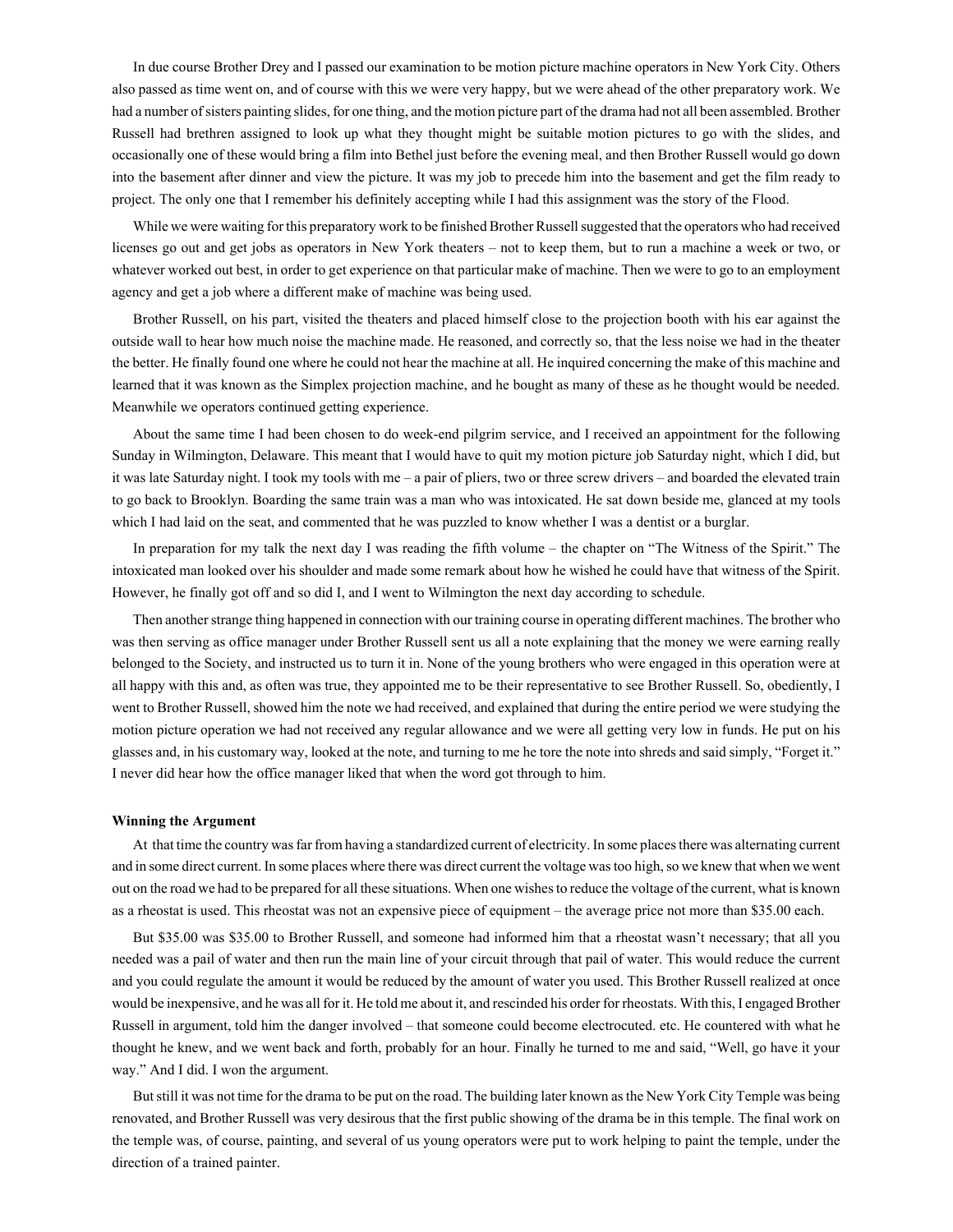We knew from the start that it would be well-nigh impossible to get the job finished by the deadline Brother Russell had set, but we did the best we could. We worked overtime, sometimes all night long, and that was particularly true the night we finished the work. It was Saturday night, of course, and there were just odds and ends to be done here and there, so we stayed there and worked until daylight. We wanted desperately to be at the opening of the drama, particularly because Brother Russell was to speak that day, and instead of going home to bed we went to a Turkish bath – a Turkish bath which furnished couches on which to sleep. We had our Turkish bath, rested about three hours on the couches, and appeared at the temple fresh and ready for the day.

# **The Drama Goes on the Road**

NOW that the Photo Drama of Creation was duly launched in New York City, arrangements went into effect to send it out on the road. There were twenty complete sets, each set consisting of between three and four hundred glass slides, many reels of motion pictures, a projection machine, two phonographs, and phonograph records.

The slides were hand-colored,  $3\frac{1}{4}$ " x 4". The slides were packed in a hard fiber case of suitable size, and this one item alone made quite a heavy load. It was decided that each operator would take one part with him on the road – the entire drama consisting of four parts – and that he would present this one part every day for a week in the various localities to which he was assigned. I was given part four, and my original assignment was in the state of Ohio. Among other cities, I presented the drama in Columbus, Cleveland, and Toledo.

I then received instructions to proceed at once to Chicago and report to the local supervisor of the drama work there, leaving the section of the Photo Drama which I was using in Ohio. Arriving in Chicago, I discovered that they had a rather unique situation there. They had just started to present part one of the drama in what was known as the auditorium. It was in the early days of unionism, and the stagehands in the auditorium all belonged to the union. They had agreed to allow one nonunion worker to come in and project the pictures.

The brother who had been assigned to this position found that he had to leave the service; therefore a new operator was required. Rather than take the chance of sending in too many individual operators (the drama was to operate there for four weeks), they decided to assign me the job for all four weeks and thus avoid as far as possible any controversy with the union.

The auditorium, together with all its appointments, was up-to-date and beautiful. It seated 3,500 people. The projection booth was located on the first balcony. A complete signal system had been installed for communicating with the workers on the stage. It was the most complete and elaborate setup that I had the privilege of enjoying during all my experience with the drama. The slides and the motion pictures alternated, and the operator needed contact not only with the stagehands but also with those who were operating the phonograph in the orchestra pit just in front of the stage, and in this installation everything was complete.

As one entered the auditorium and occupied a seat, all he saw in front of him was a large red plush curtain. This covered a white curtain behind it, on which the pictures were to be projected. As the "show" started the operator flashed a cross and crown projection of a slide onto this plush curtain, the stagehands raised the curtain, and there the cross and crown appeared on the white curtain. It was somewhat a blot against the skill of the operator if he allowed that white curtain to be seen during the progress of the picture.

Those operating the phonograph, or the talking part of the drama, waited for their signal from the picture projectionist before starting their machine. At certain intervals a gong would sound from the record and this was the signal for the operator to change slides. The operator, of course, had a complete list of the slides, each one having a number, and he followed this list in keeping synchronized with the phonograph.

I was there well ahead of time on the first day and observed the incoming people as I waited for the hour when the afternoon program was to start. To my great surprise, on a weekday afternoon at least 1,500 people showed up to see the pictures. That evening the auditorium was filled to capacity with 3,500 people, and this was repeated every day for four weeks in succession. One of the great thrills of all my Christian experience was to observe the people pouring into that great auditorium, because I knew that they would receive a good witness to the truth.

## **The Finale**

At the conclusion of the showing of the drama in each city, there would be what was called the grand finale. This was the appearance of one of the better public speakers, who would give two discourses, these being illustrated by selections from the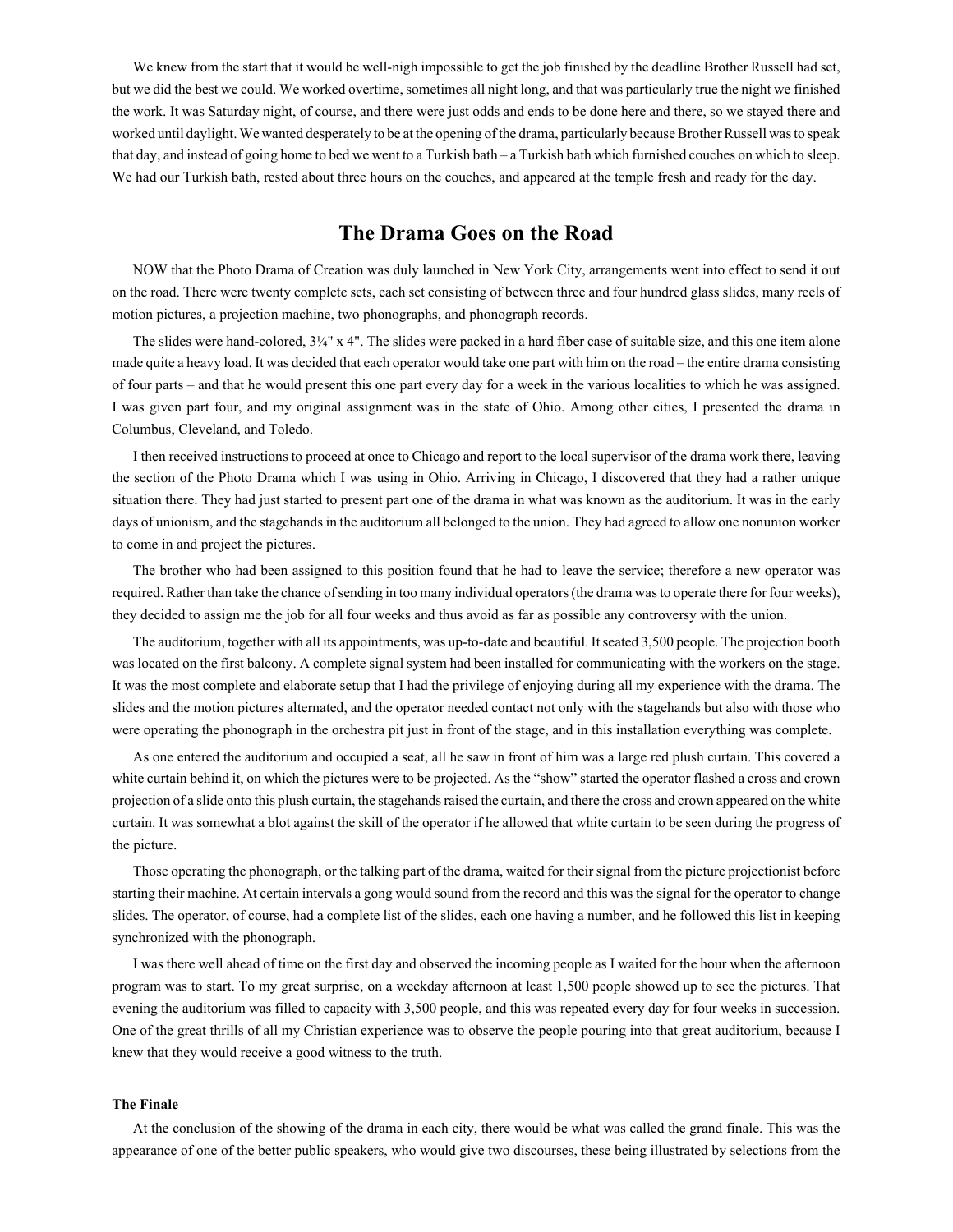drama. Brother A. H. Macmillan was the one assigned to give the grand finale discourses in Chicago.

One of the motion pictures of the drama was known as "The Shunammite's Son." This picture showed the death of the Shunammite's son and also his resurrection. In the grand finale this picture would be used. It would be shown down to the point where the boy dies on his mother's lap. This we did in Chicago, and I gave the signal and the big plush curtain came down over the picture while the boy was dying. Then it was time for Brother Macmillan to continue his discourse, but no Brother Macmillan was in sight. The audience waited uneasily, and finally Brother Macmillan crawled out from underneath the big curtain. He had been standing too far back on the stage and was caught behind it! A big laugh went up from the audience. Brother Macmillan cracked a joke over the incident, and the show went on. Later, I was running the drama in Toronto, Ontario, when Brother Russell was the grand finale speaker, but he didn't get caught behind the curtain. The auditorium in Chicago was packed to capacity for both of the grand finale discourses.

### **On the Road Again**

My assignment being completed in Chicago, I was put back on the road, this time not as an operator of part four but as an installer of equipment. My first assignment was at Milwaukee, Wisconsin, where I later learned that the attendance at the drama was exceptionally good. Many, many years later I talked with a brother who at that time was an elder in the Milwaukee class (he has since finished his course in death), and I asked him what the results of the drama showing in Milwaukee turned out to be. He told me that so far as he knew he was the only one out of the thousands who attended who became interested in the truth. But the result was much better in many other places than in Milwaukee.

From Milwaukee I went to a location midway between St. Paul and Minneapolis, Minnesota, and installed the equipment there. I did not remain for the showing of the drama, but I understand they also had a good attendance. Then I moved on to Winnipeg, Manitoba. There the city provided only alternating current, but there was a piece of equipment on the market which converted alternating current to direct current, and since direct current projected a better picture, a brother in Winnipeg who was in the electrical business said he would furnish this piece of equipment. It was called a mercury arc rectifier.

On the Sunday morning when the drama was to open in the afternoon, all those concerned were at the theater early to install the equipment, including the electrician brother who came with his mercury arc rectifier and proceeded to set it up back stage. He was doing the necessary wiring, and I was doing mine in the projection booth. We had no communication between us and, unfortunately, I threw a switch, and the current from the building got through to him, seizing him so tightly by the hands that not until I heard his hollering for help and shut off the electricity did he fall to the floor and start to laugh. In any case, the show went on as scheduled that afternoon, with the mercury arc rectifier doing its called-for work. I learned later that the attendance in Winnipeg was excellent, for which I rejoiced. At Winnipeg I received a telegram from headquarters in Brooklyn to return there at once.

There were no airplanes in those days, so I was faced with a long train ride – a ride which today would seem deplorable to the younger generation. I rode from Winnipeg to Brooklyn by way of Toronto and Niagara Falls. At Niagara Falls, New York, the train was held up for immigration inspection. The inspector who came into the car in which I was riding asked the usual questions, finally getting to the one, "What is your employment?" I explained to him that I was a home missionary worker employed by the Watchtower Society in Brooklyn, New York.

That aroused the inspector's curiosity, and probably even doubts. For weeks I had been handling motion picture equipment and my hands, and face too, probably, were far from clean. And in addition to this I had been on the train for four days and the clothing I was wearing was disheveled and probably showed signs of wear. You could almost read the question that passed through his mind, "Is it possible that a man like this is a home missionary worker?" But we continued talking, and despite my dirty hands and face they finally decided that I should be permitted to cross the border into the United States.

Arriving at Brooklyn the next day, I inquired of Brother C. J. Woodworth, who was managing the film operation of the Photo Drama, as to why he had brought me from Winnipeg back to New York. He explained that they had made arrangements to send the Photo Drama of Creation into my old home territory, which was Nova Scotia, and that he thought I would be glad to serve as the picture operator on that assignment. I expressed my appreciation and told him I would be glad to do so.

I explained further that I had become engaged to a sister who was one of the phonograph operators and one of the special group whom Brother Russell had appointed to select the music for the Photo Drama. I said that I would appreciate it if we could get married and she could accompany me; but I did not want that, nor did she, if it would disrupt the work. He replied that it would work out just fine; that a phonograph operator had to go along anyway, and it might as well be one of my own preference.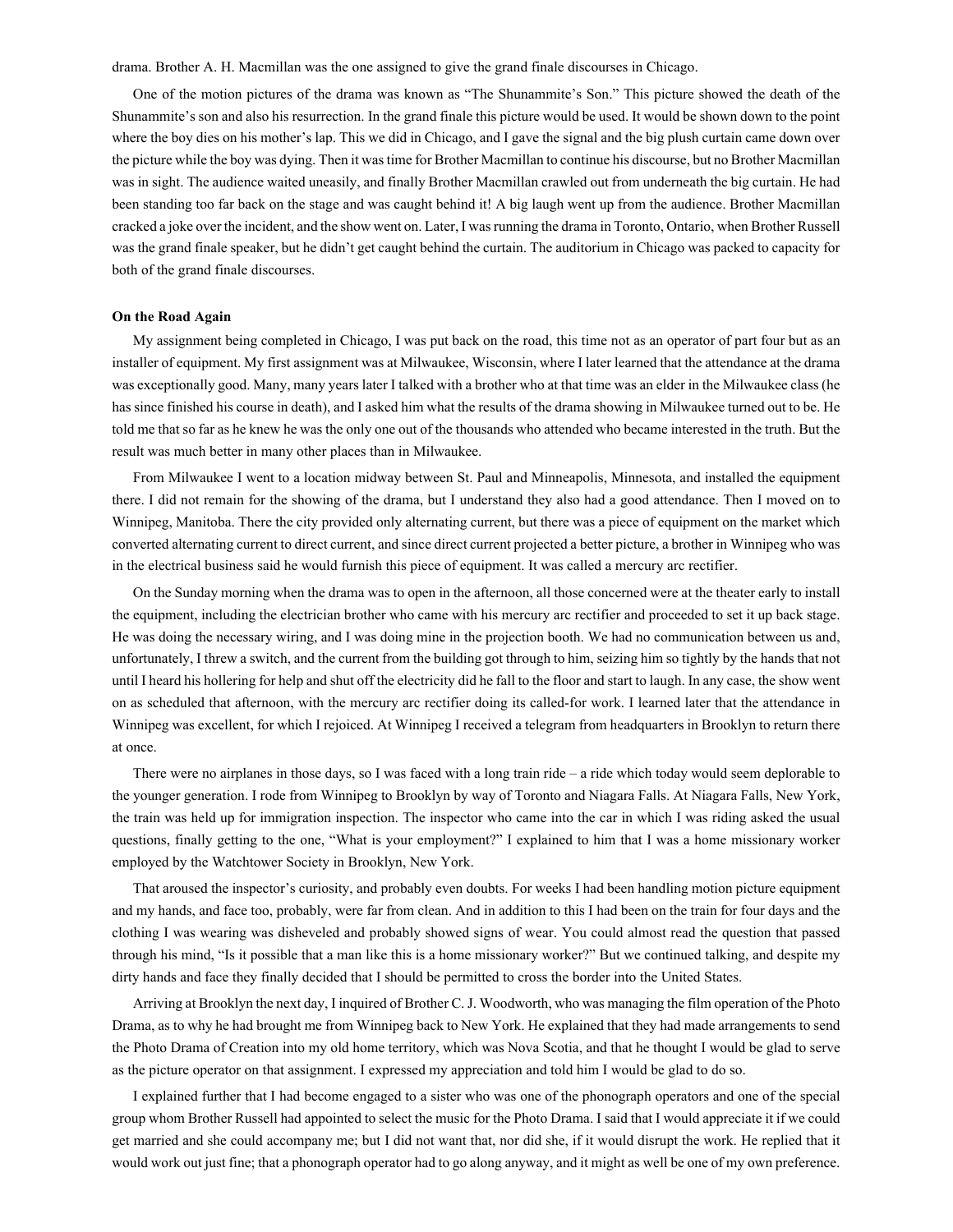At the time there was one of the General Conventions of the Watchtower being held at Asbury Park, New Jersey; so we attended the remainder of that convention and then arranged to be married before we went away on our trip. Ordinarily we would have asked Brother Russell to perform the ceremony for us, but he was away, so we asked Brother Henry Clay Rockwell. It was a private wedding, and almost as soon as it was over we boarded a train for the first stop on our new schedule, which was London, Ontario.

I served as operator and setup man on this entire trip. Our next stop was Toronto, Ontario, then BelIville, Ontario, and from there we went directly to my home town in Nova Scotia, which was Berwick.

Berwick was a small village, and probably still is today. My father's sawmill was there, and he had a dream that one day he would be able to furnish electric lights to all the people in Berwick. With this end in view, on setting up the mill he arranged for an extra large power unit which consisted of a fifty horsepower steam engine. My father's dream never came true, largely probably because the citizens of the village were reluctant to spend their money to wire their homes, but when we got there with the drama we realized that if there was to be a showing of the drama, we had to have electricity.

Brother Samuel Baker accompanied me, and together we thought of the power plant in the sawmill. We made some investigations and found that we could secure temporarily the necessary equipment which we could hook to that plant and supply ourselves the needed electric current, which we did, including enough wire to run across the fields to the auditorium which, as one sister expressed it, was "only a biscuit throw away."

The drama went on according to schedule and we moved on to other towns in Nova Scotia and traveled all the way to the eastern-most part, which was Cape Breton Island. There we had a very successful showing of the Drama, both from the standpoint of attendance at the time and also from the standpoint of sustained interest.

From Cape Breton Island we went back to London, Ontario, the starting point of this schedule, and there found, to our great joy, that in the few months which had elapsed since we were there the first time, new interest had developed in the truth, and we were entertained in the home of brethren who had received the truth on our first visit to London.

We then returned to Brooklyn, and about the first morning at the breakfast table Brother Russell announced the dismissal of seventy workers, the reason being lack of funds to keep the work going. He asked Sister Woodworth and me to stay, however, and afterward explained that he would like to have us experiment with various ways of making the drama support itself. We did this, but failed all along the line.

And while Brother Russell still wanted us to remain in the service at Brooklyn, with Sister Woodworth's failing health we felt it better not to do so. Our last showing of the drama in the experimental arrangements was at Stroudsburg, Pennsylvania. From there we went to Wilmington, Delaware, where we set up housekeeping and I got a job. Brother Samuel Baker came and lived with us for a time.

# **Waiting on the Lord**

AFTER several years of activity in the Lord's vineyard, it was difficult to settle down with the thought that never again would we have the privilege of full-time service for the Lord; so there began a period of watchful waiting, endeavoring all the while to discern the Lord's providences in all of our experiences. During this period of waiting on the Lord we did have some outstanding experiences. One of these was attending the funeral service of our Brother Benjamin H. Barton. This would have been a privilege in itself, but it was doubly rewarding to us because Brother Russell conducted that service. It was good to see Brother Russell again and also encouraging to note the way he presented the truth and applied its principles to the faithfulness of our dear Brother Barton.

Brother Barton had very poor physical vision. It was difficult for him even to read the Bible when he was giving his lectures. Brother Russell referred to this and compared it to the spiritual vision of this faithful man of God. In doing this he used a text from the Bible – Isaiah 33:17. This is a reference to some of the blessings enjoyed by the righteous, and in that particular verse we read that their "eyes shall see the King in his beauty: they shall behold the land that is very far off." Brother Russell referred eloquently to Brother Barton's great spiritual vision. Through the truth he did, indeed, see the King in his beauty, and he saw that glorious new earth, made new through the kingdom of Christ. This is a blessing which all the truly consecrated and faithful servants of the Lord have the privilege of enjoying. That new land of glory in the kingdom is not now so far off as it was when Brother Barton saw it by the eye of faith, and we rejoice today to realize that the time is indeed short when together we will enjoy association with the King in his beauty and have the privilege of living and reigning with him a thousand years.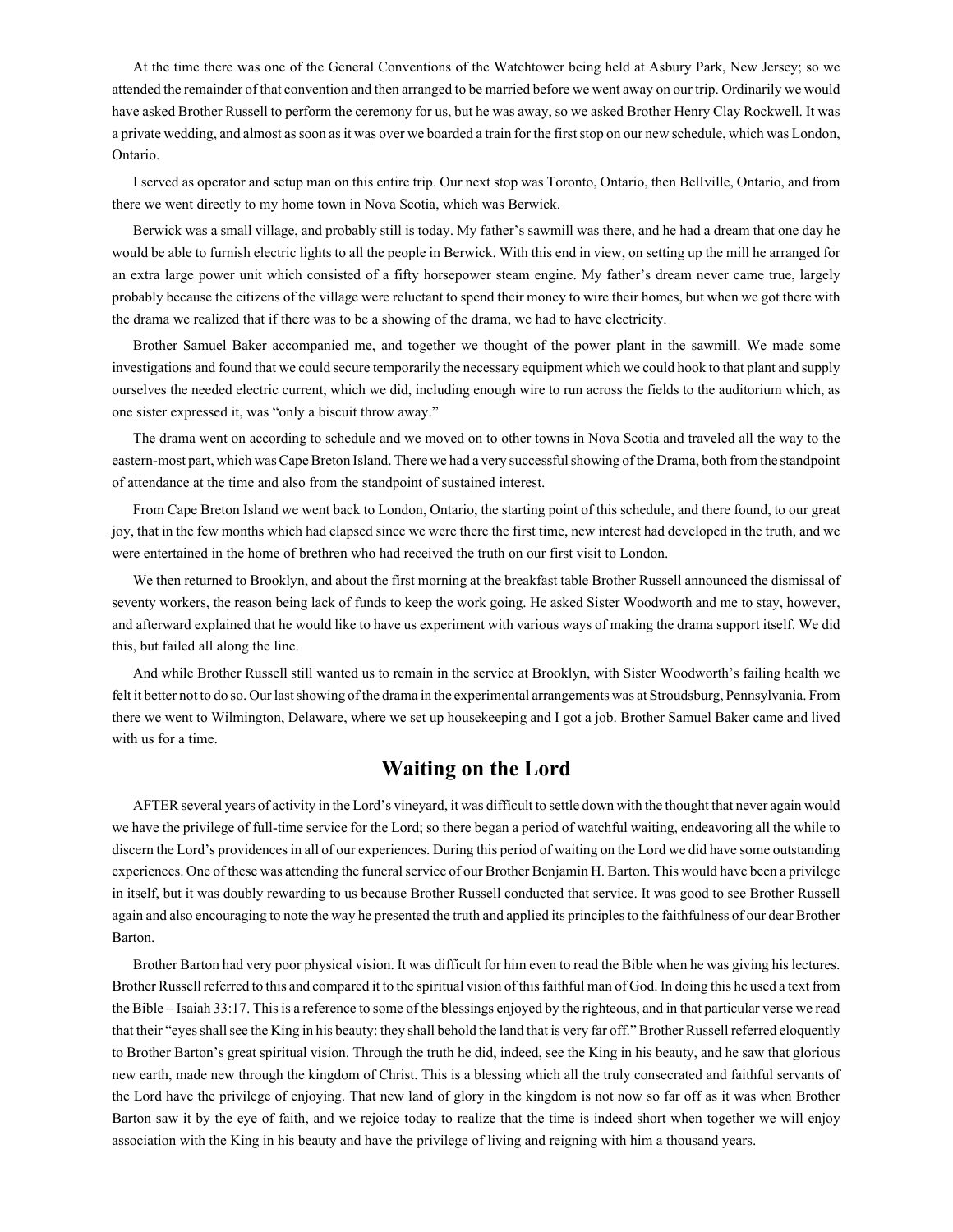#### **Brother Russell's Service**

During those days of waiting we also had the privilege of attending Brother Russell's funeral service in the New York City Temple. And how we rejoiced in his keen spiritual vision and his ability to make known to us what he saw! Little had I realized when I was assisting in the work of decorating the New York City Temple that within two years I would be sitting in that auditorium attending the funeral service of that great man of God who had the vision and the faith to have that structure prepared in which so many faithful witnesses were given for Jesus and for the Word of God.

There was also a funeral service for Brother Russell in Pittsburgh, and this is where his mortal remains were laid to rest.

### **Imprisonment**

During the days of waiting in Wilmington, a somewhat startling development occurred in truth circles. The directors of the work at that time – at least seven of them – were arraigned, tried for disloyalty to the United States Government, and imprisoned in a federal penitentiary in Atlanta, Georgia. Shortly after this, what remained of the Watchtower work was moved to Pittsburgh.

Looking at this entire situation only as we could through human eyes, it seemed to us that the Lord's harvest work in the earth had just about come to a close. We rejoiced as we looked back upon the opportunities that had been ours, but now we were reminded of the feelings of the Jewish people when taken captive to Babylon. We read of them that they wept when they remembered Zion.

True, in Wilmington at the time there was a medium-sized group of Bible students with whom we fellowshipped when we could, and we were encouraged by the fact that while we were with them several new ones came into the class. This rejoiced our hearts but made us long all the more for the good old days when we enjoyed wider fields of service.

# **Faithful to the End**

WHILE waiting on the Lord as to what he might still have for us in his service, Sister Elisa Woodworth lost the battle with her frailties and passed to her reward. She had been a faithful, sacrificing saint, and her illness had been caused by a fall on the ice which she sustained while in the colporteur work in Upper New York State. Her companion in the colporteur work was Sister Harriet Barber, a daughter of the well-known pilgrim, Brother R. H. Barber.

The following year I accepted an invitation to return to Bethel to work, and after five years I remarried, and we lived in Rutherford, New Jersey. Meanwhile, my father and the rest of our family moved from Nova Scotia to Eastern Pennsylvania in the general vicinity of Oxford. Father purchased a small farm on which there was a water mill and worked there as long as his physical strength would permit. But finally he had to give up, and he came and made his home with us. At that time we lived on a street on the end of which was a small church, and Dad had not been with us very long before he found that church and made regular visits there to bear witness to the truth, as had been his custom all his life. But even this soon became too great a drain on his strength and he was confined largely to our home.

We had regular weeknight meetings in our home, and although I worked at Bethel and was seldom able to be home for the evenings, I understand that my father participated in them very heartily. One night the ones who regularly attended did not show up for some reason; but Sister Woodworth had invited a number of her friends to whom Father had witnessed, and some other interested people, and there was a room full anyway. So they bolstered my father up on the couch and he gave them a discourse on the divine plan. I arrived home later, helped to get him upstairs, and the next day he passed away.

At that time funeral services were often held in the homes of those who lost their dear ones in death, and it was so in the case of my father. Brother Clayton J. Woodworth came to take charge of the funeral service. This was the Brother Woodworth who compiled the Comment Bible. As soon as Brother Woodworth finished his discourse and offered a closing prayer, a lady in the audience, who was one of Sister Woodworth's patients and to whom Father had often witnessed, stood up spontaneously and sang a beautiful song to his memory. She was a professional singer, and a very good one. It was a very touching moment for all of us.

My father was very sound in the fundamental doctrines of the truth and a staunch upholder of them. He had no time for speculation and whimsical ideas that some consider valuable interpretations of the Bible. He was a stalwart individual and could not be easily turned away from his thoughts and plans. On the other hand, he was anything but a sectarian. He was quite willing to grant another brother the freedom of enjoying his interpretation, but he wanted the same right for himself. His attitude in this respect reminded me of the words of a popular song, "Don't fence me in." But at the same time my father was a kind and gentle man and got along very well with all with whom he came in contact. The doctor who cared for him during the closing weeks of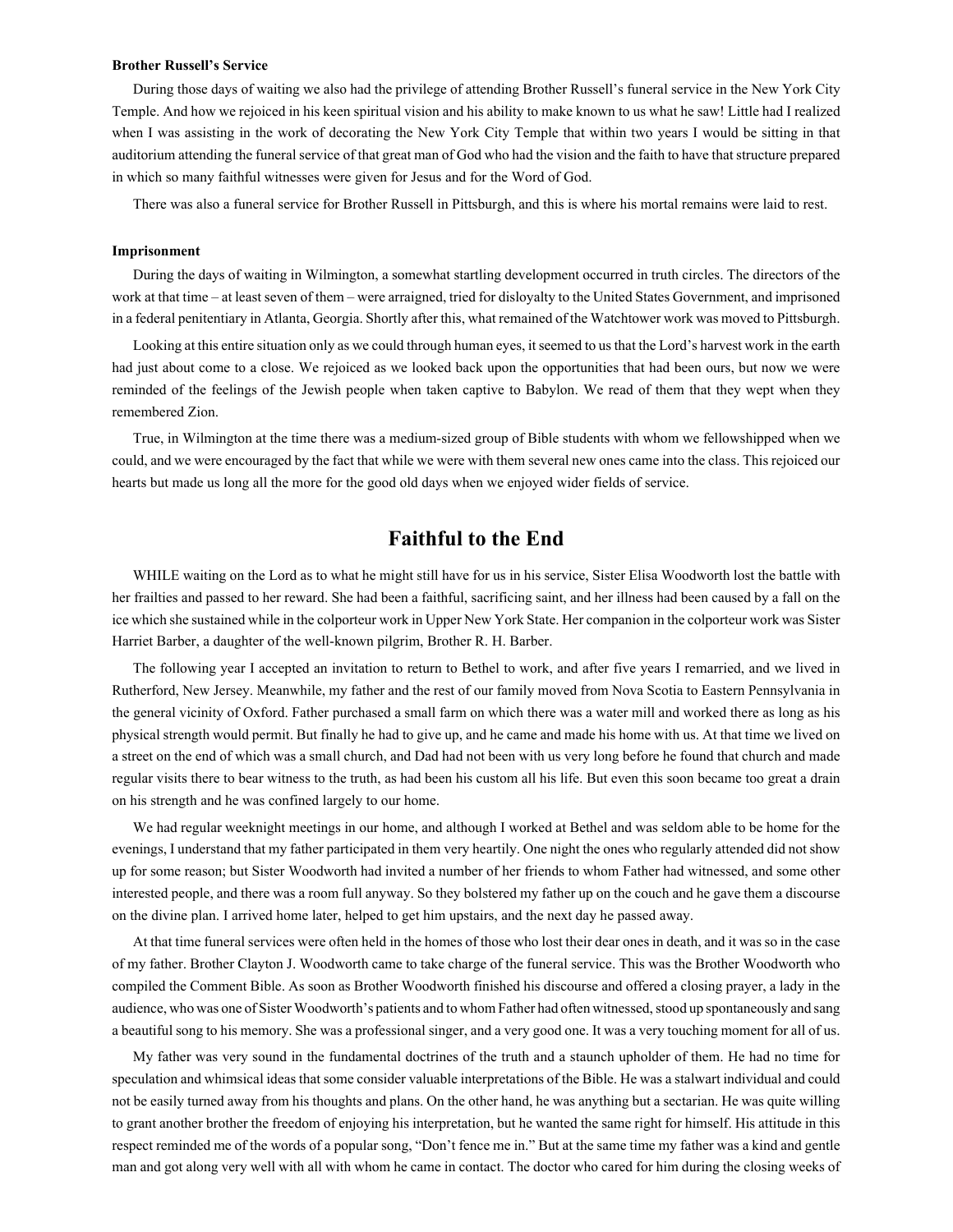his life was much impressed and took kindly to my father's interpretation of the Bible, although he never did embrace the truth. I am glad to have had the example of my father in his own staunch support of the fundamentals of the truth and his antagonism toward narrow-minded bigotry. It has been a help to me through the entire course of my Christian life. How much happier the Lord's people as a whole would be if they could all adhere to these principles of true Christian outlook and living.

Although my father participated to some extent in the colporteur work of that day, he still considered his visits to churches one of the best ways of bearing witness to the truth, and he continued that practice throughout his many years of truth life. As I have said, he made it a point to make several visits to the little church on our street, even in the closing months of his life. After his death a minister in that church began to make regular visits to The Dawn to acquire supplies of the booklet "The Truth About Hell." We learned that he was about the only member of the church who no longer believed in eternal torture. While my father had not mentioned him, I am very much of the opinion that he got his new concept of the love of God from my father as a result of his visits to that church.

#### **Others Also**

But my father was not the only one who through the years took advantage of any opportunity that might open up to proclaim the truth within the churches. One of the noteworthy examples of this was the case of Brother Paul Davis in San Luis Obispo, California. Brother Davis was a civil engineer by profession and worked for the government. Working with him for a time was a man who belonged to one of the larger churches in San Luis Obispo and as a result of Brother Davis's witnessing to him, this man developed the idea that here would be a good teacher for the men's Bible class, and he asked Brother Davis if he would take the job.

Brother Davis gladly assented to this, on condition that he have full freedom to preach the truth as he understood it. The man took the matter up with his minister and they decided to give Brother Davis a free hand, this particular minister being what we might call a freethinker. Brother Davis started on his assignment and continued teaching that Bible class for many years.

During those years there would naturally be a changeover in the attendance at the Bible class sessions, but out of all the new ones who came, and from the old ones as well, there was an occasional one who fully accepted the truth. This was true to such an extent that a good-sized class of Bible Students was born in San Luis Obispo.

The lesson to us is that we should keep our eyes open for any and every legitimate opportunity of presenting the glad tidings of the kingdom. Today it is more than a case of an occasional brother or sister here or there giving a personal witness in a church, for now film presentation of the glorious Gospel is reaching into the churches by the thousands every year. In this we rejoice! Probably the largest infiltration of the churches by films today is directly the result of the activity of our film distribution center in Glendale, California; but Modern Talking Pictures is also doing a great job along this line, having succeeded in arranging for nearly two thousand presentations of the message in the year 1974. May the Lord help us all, whether young or old, to hold up the banner of truth in any and every way we can!

# **Exit to Freedom**

IN THE year 1923 I accepted an invitation to re-enter the service as it was then managed from Brooklyn, New York. The brethren who had been put in prison for supposed disloyalty to the government were now released, and the headquarters of the work re-established in Brooklyn. Having become a machinist while in Wilmington, my first assignment at Brooklyn was the upkeep of the machinery which was used in printing the Society's literature. But as matters worked out, I did not occupy that position very long.

Just before I left Wilmington one of the brethren took me to the home of one of his friends who had acquired a radio set. I was there long enough to hear a radio program from Gimbel Brothers Department Store in Philadelphia. Soon after I arrived in Brooklyn the Society became interested in this new method of communication and began construction of the necessary buildings, including a home from which to operate it. It wasn't long before the first program went on the air. Music became an important feature of programming, and the Society decided to form an orchestra to participate in this.

At home as a boy and teenager I joined in the music as we could make it as a family. My mother played an old foot-pumped organ and, together with my sisters and father, sang. We brothers all learned to play instruments of one kind or another, and as a rule we spent our Sunday evenings singing and playing hymns. At that time I chose the trumpet; so when I learned that an orchestra was to be formed at Bethel, I volunteered as a trumpet player.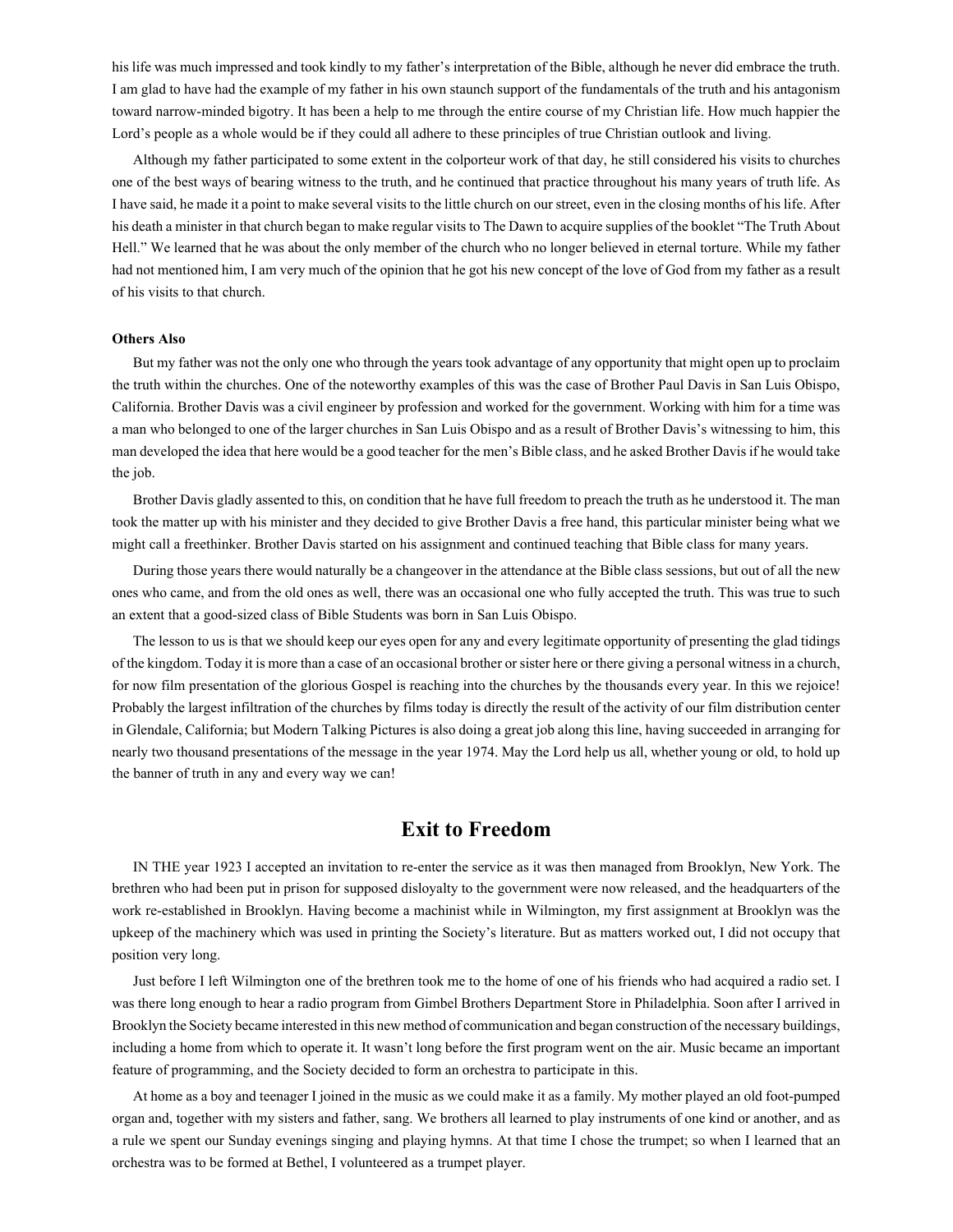Our orchestra, when completed, consisted of eighteen pieces. We had more trumpets than we needed, so I volunteered to learn to play the slide trombone. I well remember one evening when we were playing over the radio station that the leading trumpet player, who was sitting beside me, was struggling with a difficult piece of music. I knew that a certain note was a difficult one to produce properly, and when he neared that note I offered up a prayer to God to help him do it correctly. (He made it!) I mention this merely to indicate that all the brethren participating in this effort to serve the Lord were doing it sincerely and with a desire to glorify the Lord.

But the work in the orchestra was only a beginning so far as the radio was concerned. The government assigned our station four hours a day for six days a week to be on the air. That was twenty-four hours a week, and that called for much more than had been anticipated. It was then that the "Frank and Ernest" method of presenting the message was developed. Brethren were called upon to give short discourses, there were news broadcasts, etc. It was not long before a number of us were transferred to the radio station, and we put in full time in that branch of the service. I remember that I did announcing, gave short addresses and news broadcasts in addition to participating in the "Frank and Ernest" programs, and of course besides all this was the work in the orchestra. It was a pleasant assignment, and one which I felt was being used to further the interests of the truth through the preaching of the glorious Gospel of the kingdom.

Ere long, however, clouds appeared on the horizon. New views of the truth began to be proclaimed, and I was censured because I did not keep up to date with the "Frank and Ernest" program. I argued with the "powers that be" that the "Frank and Ernest" programs were bringing good results and I saw no reason to change. Then I was given a green light to go ahead and do it my own way. If this permission had not been forthcoming, I would not have continued my work under these auspices.

To start with, the radio work was located on Staten Island, New York, but in due time an elaborate studio was constructed in connection with the new home that was built in Brooklyn. There also was installed an expensive pipe organ, which was designed to take the place of the orchestra. However, I was asked to stay on and work in the new studio, and this I consented to do, even though reluctantly.

It wasn't long before the brother who was working with me (John Dawson) decided to make a change. I was asked to select a substitute, but when I hesitated they granted John the privilege of coming in once a week to continue his part, seeing that he expected to remain in the Brooklyn area. But this continued for only a short time. Brother Dawson obtained employment with a radio station upstate owned by a brother in the truth, and he left the Brooklyn area.

Then I was asked again to select a substitute. I explained that I thought it would be better to get two new brethren, but this was not acceptable.

Meanwhile, the day that Brother Dawson actually quit the service we talked matters over and decided to visit some brethren who had left the Society soon after Brother Russell's death. I did this with the certain knowledge that it would lead to embarrassment and trouble when it became known in headquarters, and it did. One morning I found a note on my desk instructing me to appear in Brother Rutherford's office at once. I did so. He asked me if it was true that I had made this certain visit, and I acknowledged the truth. He told me to be back at his office in an hour, and when I returned, I was confronted by the board of directors.

When asked if I believed that the Lord had an organization and that the Watchtower was that organization, my reply was that I did not believe that any man or any group of men had a monopoly on God's truth. That settled it. I was glad then that I had stayed on until this clear-cut opportunity of presenting the real reason for leaving came to me. There was no doubt then that to remain in the service with this group meant that one had to obey them rather than God.

One of the fundamental points of truth which I had learned in the beginning from the teachings of Brother Russell – and it was drilled into me by both word and example by my father—was that the Bible alone, inspired by the Holy Spirit of God, is the only true channel of truth. The whole idea of exclusive human channelism was repugnant to me. And now that I had found out for sure that believing in this sort of thing was the only condition under which I could continue with the group with which I was serving, I rejoiced in the opportunity of becoming free from such a system of man-made bondage.

I was warned by Brother Rutherford that most of those who had left the Society had engaged in nothing but slandering and misrepresenting him. I assured him that while I had no idea of what I would do, I knew I would have something more important to occupy my time than to talk about him. This was about midmoring, and I was denied the privilege of even remaining there for lunch. He told me that he would announce to the brethren that I was a traitor and issue orders that none of them were to speak to me under any circumstances or have any dealings with me.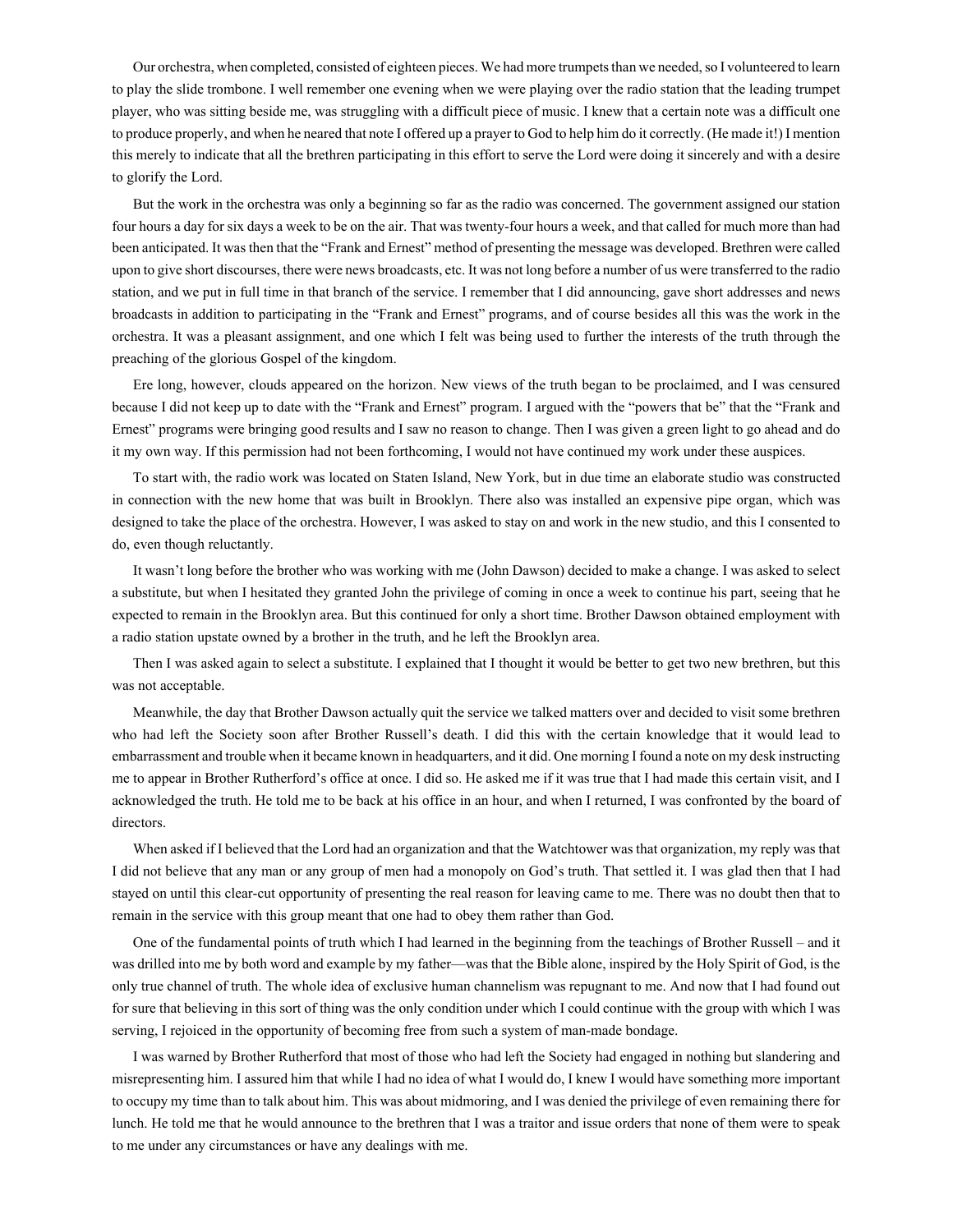In this connection, I well remember a time later when in Brooklyn that I met a group of my former friends as they were walking home for lunch, and as we passed they kept their faces set like flint straight ahead. For some reason, after they had gone by and I continued on my course, I just turned around to look at them, and then I noticed that one of the brothers was putting his hand out behind him waving to me. I knew then that they, too, were feeling the bondage.

At home in New Jersey that evening I received a call from a brother in one of the New Jersey ecclesias asking me if I could take a funeral service next day. He had not heard what had happened. I told him I would be glad to take the service, and I did. And this was an encouragement to me because I realized that while this brother did not know what had happened, the Lord did, and he was saying in this wonderful way, "I want to continue to use you as a servant and a son."

# **Comes The Dawn**

FOR a time after the separation from old associations I did not attend meetings. This was the year of the popularity of miniature golf, and I opened a miniature golf field and did real well while the season lasted. But for me the season was short, because it was nearly over before I got into the field. By the next spring the public had lost interest in miniature golf.

Meanwhile, responding to the urge within me, I had sought out some brethren – the Associated Bible Students of Brooklyn, to be exact – and I started attending meetings with them. They knew of my comparatively recent association, and many of them were familiar with the "Frank and Ernest" broadcasts; so it wasn't long before the question arose as to why we could not sponsor those broadcasts under our own auspices.

I explained that there was no reason why we could not, except that they would cost a lot of money if we used a good station. But the brethren were determined. They appointed the board of elders of the ecclesia as a radio committee to investigate what could be done. The result of this was that arrangements were finally made to put the program on one of New York's largest radio stations, and the various ecclesias up and down the Atlantic coast offered to help pay the cost.

We had put on only two or three broadcasts when we received a letter from Brother Clayton J. Woodworth, who is best known for his work on the Comment Bible. It was a kindly letter. He recognized that what he had heard of our program was the truth, and he urged us to return to our former association and to continue our work there rather than to work with those he considered to be disloyal brethren.

We replied to this letter with an open letter which, in the Lord's providence, we were able to circulate very widely throughout the United States, Canada, Great Britain, and Australia. The response to this was immediate and favorable. Brethren in many parts of the world had been longing for someone with whom they could co-operate, and now they thought they had found someone. Many of them asked for literature which they could use in their witness work.

We had found, ourselves, that literature is very important in connection with bearing witness to the truth. For example, we were essentially ready to go on the air with the radio before we realized that we did not have any proper printed matter to offer in connection with the program. It wasn't too difficult to overcome this point, in a measure at least, and we started publishing what was known as the Radio Echo. Really this was not any more than a medium-sized four-page tract. But each week it gave a summary of what was heard on the radio, and it worked out very well.

It was not very long, however, before we realized that we could not continue the radio programs, because we were running out of money. We actually did have to cancel our contract, and this left us publishing the Radio Echo when there were no radio programs to echo. However, we did manage to make a few extra copies of a number of the programs, and later these were used by the brethren in Los Angeles, Chicago, and other places. So there we were with a dilemma on our hands, and what should we do about it?

Meanwhile, more and more friends from various parts of the world were writing, asking for literature. We did the best we could to respond to these requests. The brethren on the radio committee gave much thought to this situation and decided that under the circumstances the best thing to do was to enlarge the size of the Radio Echo into a magazine. This we did, and we called that magazine The Dawn. The first issue of the Dawn contained a reprint of Brother Russell's booklet on hell. The second issue of The Dawn contained the first volume complete, but of course in magazine form. We printed many extra copies of these, feeling that the friends would be happy to get them, and they were.

Our response from the public to this magazine edition the first volume when it was distributed by the friends was very small indeed. We wondered if perhaps it was too much reading matter for a person not knowing the truth to get through all at once. Then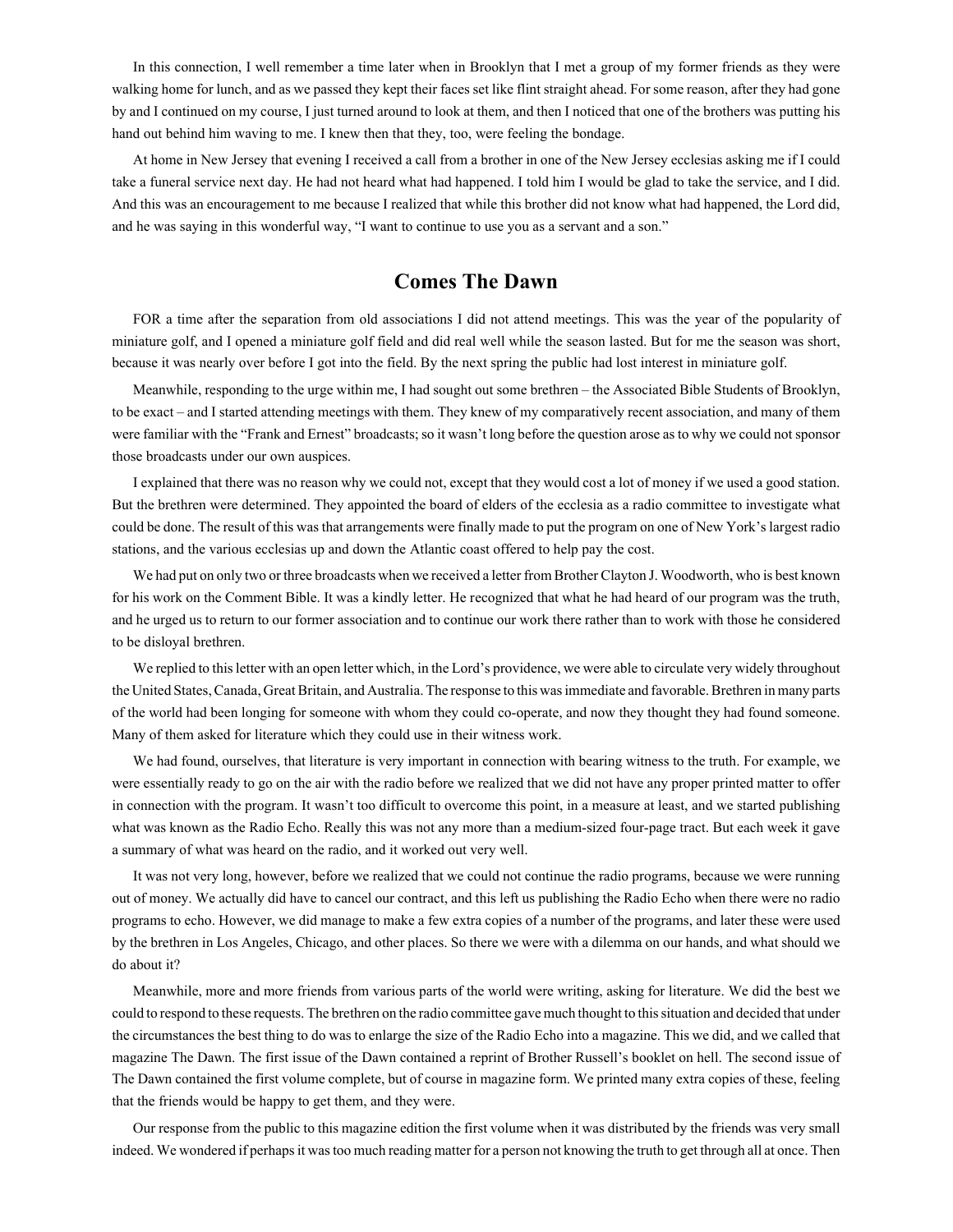we started publishing booklets so that a shorter message would be available. The first booklet published was "God and Reason." The friends received this booklet with enthusiasm and it began to have a very wide circulation. The booklet, in turn, began to reach some who had never heard the truth, and they responded and accepted the message. These were located in various parts of the world. So we felt that we had hit upon a method of distributing the printed message which was good.

As time went on we published other booklets, one of them the chapter from the first volume known as "The Day of Jehovah." When we sensed that some aspect of truth needed covered more particularly, we got out a booklet for that purpose; so our list of booklets grew, and the encouraging part of this was that as the people read these booklets and became interested, they wrote in for further information, which they could get from the first volume of Studies in the Scriptures. In other words, we had not given up the puplication ion of the first volume but simply introduced it to the public in a different way.

Meanwhile, we continued publishing the monthly issues of The Dawn magazine, endeavoring to cover as wide a field of select matter as possible – both that which would be especially appropriate for the brethren and that which would be more suitable for the public. In continuing this publication we did not cease to emphasize that we did not consider The Dawn magazine an exclusive channel of truth. We emphasized that others in the vineyard had as much right and privilege to publish truth literature as did we. The experience we had with our former association kept reminding us of the necessity of this tolerant, understanding attitude toward the brethren and our willingness to co-operate with them, whether they were working with us or not.

Meanwhile we continued to have our problems financially in keeping the young budding work going. A public accountant examined our books and announced that it was impossible for us to continue; that we might as well give up and be happy about it. I agreed that this was the way it looked, but somehow we did keep going. It was during the years of the Depression – the Dawn magazine itself started in 1932 – and money in those days was very scarce. If we received a donation of \$25.00 we imagined that this should keep us going a long time, but the difficulty was it didn't.

I well remember the sigh of relief that come to me when President Roosevelt ordered a closing of the banks. We had bills we could not pay, but when the banks were not permitted to function we could not pay bills anyway; so this afforded a bit of respite in which we could breathe freely. In some way when the banks were opened we seemed to get along a little better. In this connection I would like to mention with appreciation the enthusiastic and continuous support of the brethren in the New York area, especially some of the sisters. A sister, from hard-earned savings, purchased our first linotype machine, etc. These friends seemed to understand that the providences of the Lord override the conclusions of public accountants, and The Dawn continued to be published.

During this period we printed many thousands of tracts on secondhand equipment which the brethren helped us to purchase, and rendered other services of which the brethren in this part of the world were in need. But the time came when some of them began to wonder what had happened to our original project of broadcasting the truth by radio. One brother and sister wondered about this so much that they wrote to us and said that they would pay for the recording of thirteen programs if we would prepare them and when recorded offer them to the ecclesias free for their use over local radio stations.

We accepted this offer. The programs were prepared, and while we were of the opinion that during the Depression the brethren in local ecclesias would do well to pay their hall rent, we found that within two or three months fifty stations were being paid to put on the "Frank and Ernest" program. We surely rejoiced in this and continued the best we could in other areas as well to make known the glad tidings of the kingdom.

Meanwhile, since the work had expanded from the original concept of the radio committee made up of the board of elders, it was recommended by the Brooklyn church, and heartily agreed to by the brethren involved, to separate this work from the activities of the church, and that those who wished should get together and form a legal organization to carry on the work. It was under these circumstances that the Dawn Publishers was formed, and later this name was changed to Dawn Bible Students Association. But whatever changes of name we experienced, the same spirit of liberty and tolerance was, and continues to be, maintained. In this we rejoice.

The "Frank and Ernest" radio programs were revived in 1940. They continued through the 40's, averaging from fifty to seventy-five stations a week. In 1948 and the beginning of 1949 our finances began to dwindle, and we found it necessary to cancel some stations that were supported directly by The Dawn.

Meanwhile, our Brother W. A. Gleeson of California, who conducted an advertising agency, contacted the West Coast officials of the American Broadcasting Company network and was quoted a price and given the assurance that we could go on that network with our program. The price, of course, was approximately three times what we had been paying, but we were not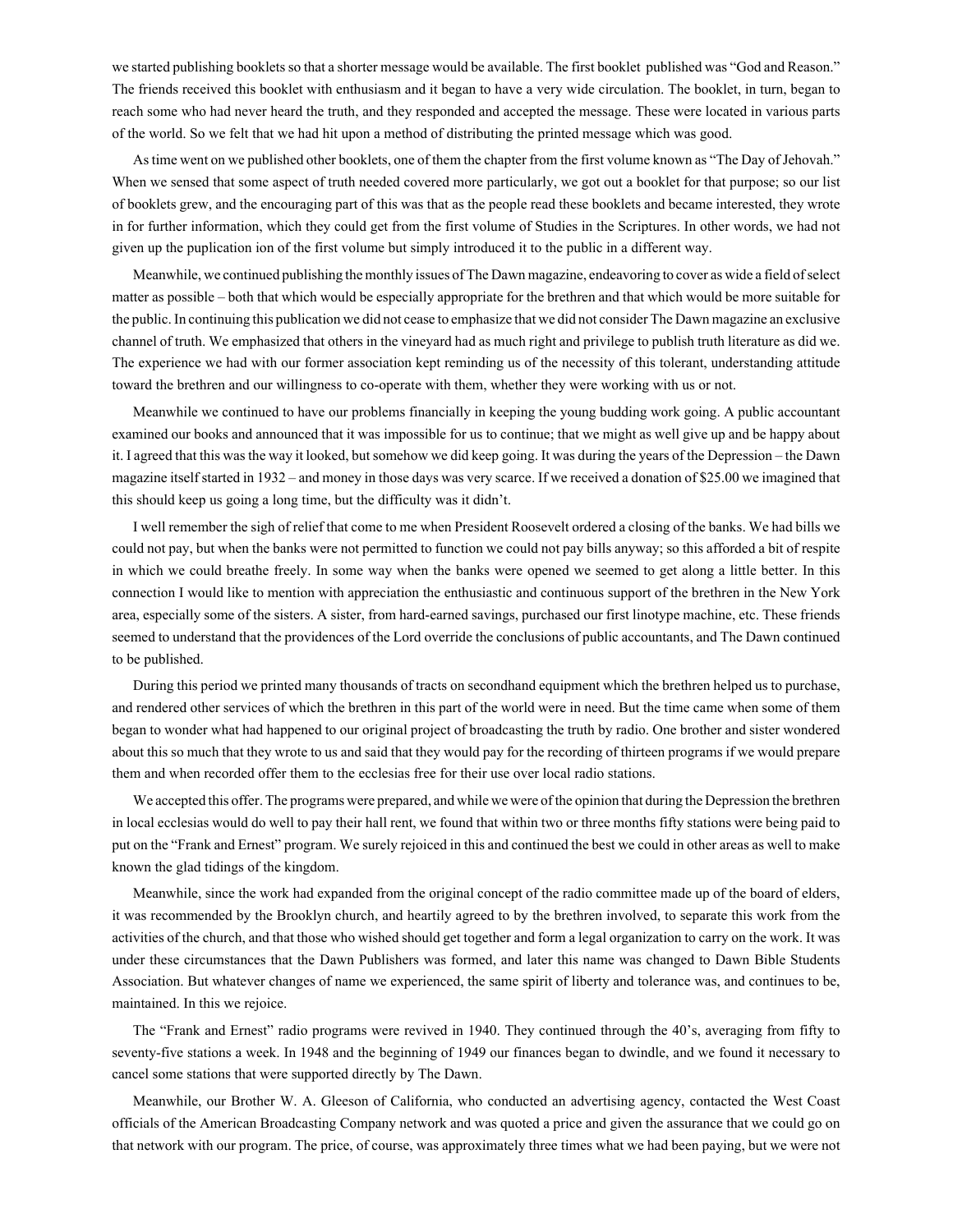staggered by this. Some publicity was given to the possibility, and it was discussed at the General Convention that year in Bowling Green, Ohio. After careful and prayerful consideration the convention voted to authorize The Dawn to ask for expressions of good hopes through its pages and see if it would be possible to undertake this enlargement of the work. This was done. And upon the basis of the good hopes of the brethren it was decided to enter into a contract.

In the course of giving consideration to this, one brother remarked that it would be as easy as "ABC." However, it turned out to be more like XYZ, for it was not easy to get through that first year of network broadcasting. Then Brother Gleeson recommended that the next year we transfer to the Mutual network, which we did. Although it had more stations, the cost was a little less, and we found that the response by mail was much larger. We had abundant evidence that the Lord was continuing to bless the radio witness work, especially in the fact that new ones were coming into the truth in many parts of the country.

#### **The Pilgrim Service**

We rejoiced also in the manner in which the Lord was blessing the pilgrim service. Here again, we did not impose our activity upon the brethren but sought first to know whether they wanted the Dawn pilgrims; and, besides, when the notices went out for each individual speaker, the classes were asked whether it would be convenient to have that speaker. Brother George Kendall was the first of the pilgrims, and as we went through the years we enjoyed the co-operation of such outstanding brethren as C. W. Zahnow, S. J. Arnold, W. A. Baker, and many others whom the brethren had learned to love.

Our other services, such as tracts, kingdom cards, booklets, and books, continued to expand, and in the Lord's providence we were eventually able to furnish the brethren with the Studies in the Scriptures, the Manna book, Tabernacle Shadows, and Hymns of Dawn. All of this afforded much joy, and we continued to thank the Lord for his leadings.

# **Contacts Overseas**

WHILE The Dawn work got under way officially in the year 1932, it was not until the year 1937 that we had any contact with our brethren overseas. That year Sister Woodworth and I decided to make a short trip to Europe so that she could visit her mother and other relatives whom she had not seen for a number of years. Sister Woodworth and I were married five years after the passing of my first wife.

On that short trip we made several contacts with the brethren in England, and as a result of this I later received an invitation to return the following year and spend several months with them serving the classes. Airplanes for overseas travel were not yet available so I booked passage by boat – the "New Amsterdam."

Before the boat set sail I was approached by one of its officers and asked if I would give the sermon at their Sunday service, which I agreed to do. There was a good attendance at this service, probably as many as 150. I used as my text, "The earth shall be full of the knowledge of the Lord, as the waters cover the sea." Outside of this there was no special incident during my voyage.

My destination, so far as the boat was concerned, was Southampton, England. However, we did not put into this port but merely anchored on the outside, and a tender was sent out to transfer us to land. The "New Amsterdam" pulled up anchor and sailed away, leaving the tender and its passengers behind. I can't say that I had a kindly feeling toward the "New Amsterdam," because it had brought me too far away from home and for so long a time. I soon realized, of course, that my affairs were in the Lords hands and that it was not because of the "New Amsterdam" at all, but by the direction of the Lord's will, that I should find myself on British shores. From Southampton we traveled to London by train, where we were met by brethren and made most welcome.

Two days later we found ourselves at a convention in London. There were more than two hundred friends at this convention, and there were many things about it which I will long remember, one of those things being the singing of the hymns. Someone had arranged a special hymn by putting together the music of "That Will Be Glory for Me" with words which depicted the coming King of the glorious kingdom. I never will forget that hymn. I brought it with me when I returned, and it has been used here as a theme song for one of our General Conventions and was used again last year.

Brother Osborne was one of the convention speakers, and he brought out a very timely thought concerning God's answers to our prayers. He remarked that we ask God for some special blessing, such as his guidance, and do not seem to receive an answer. He said that perhaps the answer was given at the weekly prayer meeting which we did not attend. He likened the attendance at the prayer meeting to our keeping an appointment with the Lord. Perhaps, he said, we failed to get an answer to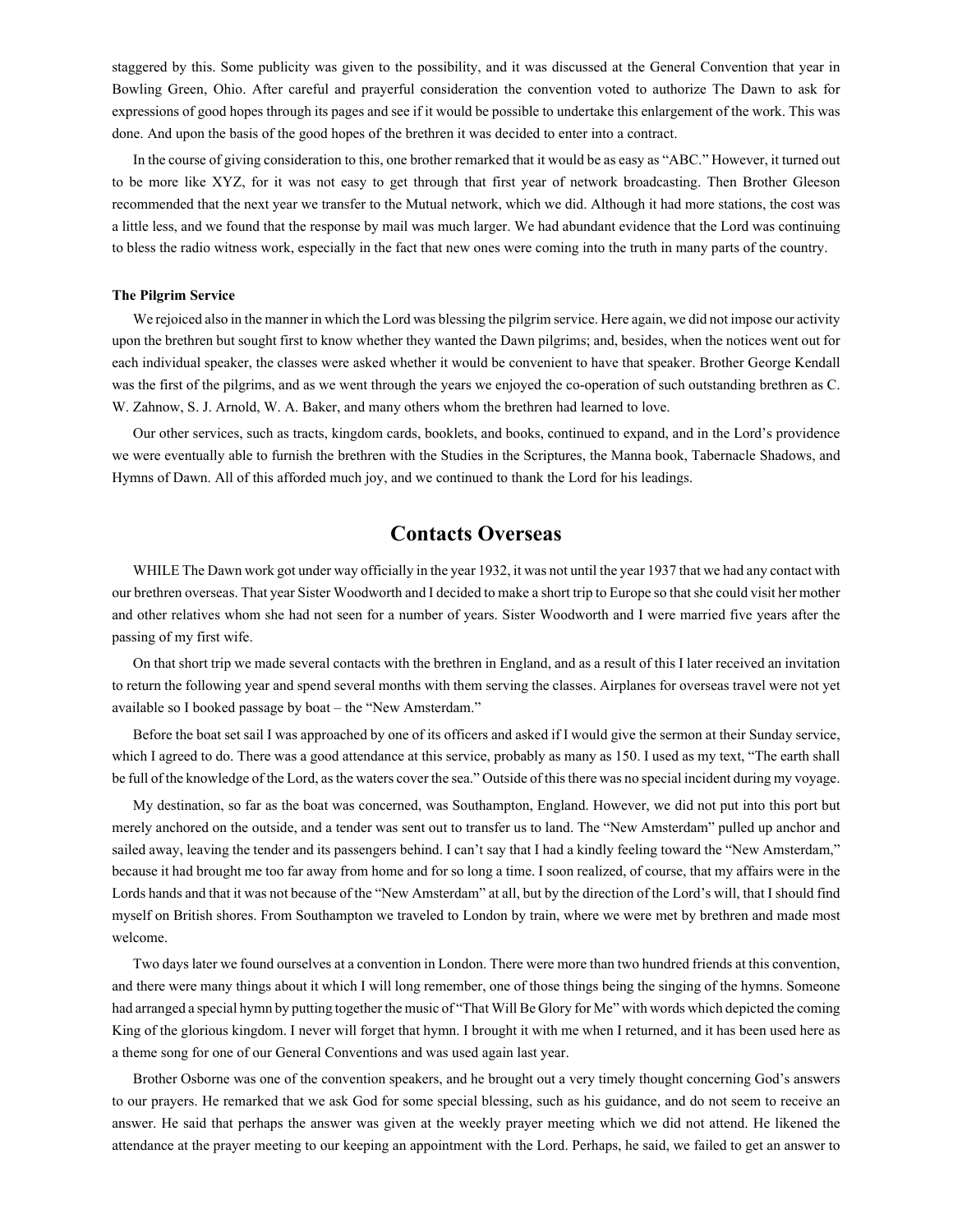our prayers because we did not keep our appointment with the Lord.

Attending that convention was Brother Carl Luttichau of Copenhagen, Denmark. It was a pleasure to become acquainted with Brother Luttichau. He had been a faithful servant of the Lord for many years. One of his services had been to act as interpreter for Brother Russell's public addresses. When I reached Copenhagen several years later, Brother Luittichau served as my interpreter.

#### **Schedule Begins**

The convention over, I started out on my schedule to serve the brethren. I was routed into the southern portion of England to begin with, as well as South Wales. In many respects it was like any other pilgrim schedule, except that every day I was meeting brethren whom I had not known before, and I found it a delight in every case to become acquainted with them.

I will mention one visit, the memory of which has remained with me through the years. It was a visit with just one brother. He was not well, and I had been given his address. I was somewhat apprehensive as to how it would work out to spend several hours with a brother whom I had never seen before. But it turned out to be a delightful experience. I am not one who is given to much talking under circumstances of this kind, so it was natural for me simply to listen and to chime in with a few words where it seemed appropriate.

Although I had never met this brother before, I found myself becoming rapidly acquainted with him, since he revealed himself through his conversation. And what a lovely brother he was! Before that visit was over I felt I had known him for many years. I had not asked him any question as to his viewpoints on the truth or on other subjects related to his Christian life. I simply listened. As I left that home the thought came to me as to how important it is to be a good listener. I realized then that many times we fail to grasp what the Lord is trying to say, or the beauties of his character, simply because we do not pay attention to what he says to us in his Word.

One of the purposes the brethren had in mind when inviting me to visit them in Great Britain was to encourage the classes to become more active in holding public meetings and in otherwise dispensing the glorious Gospel of the kingdom. However, while I began my schedule in August, it was not until near the end of September that the first public meeting was arranged. The meeting itself was in Newcastle, although arrangements for it were made by a little group just across the river in a city called Gateshead. The Gateshead brethren leased what was known as a news theatre, a small auditorium seating about 600. The meeting was scheduled for a Sunday evening. The subject had been virtually dictated by circumstances which prevailed throughout the British Isles at that time, circumstances associated with what is still known as the Munich crisis.

Almost from the time I began this schedule the rulers of Germany started their threats of war against the British Isles. Every time the radio was turned on one would hear about it. The government ordered that suitable trenches in which people could secure themselves against the attacks of poison gas should be dug wherever possible. Gas masks were distributed, and munition trains were to be seen frequently, taking the sinews of war closer to the English Channel. Naturally the people's minds and hearts had been thus directed toward the possibility of war, and to a most vague hope that in some way it would be averted. Under those circumstances I chose for my subject in Newcastle "God's Assurance of Lasting Peace,"

To the great surprise of the brethren who arranged for the meeting, and of myself as well, shortly after the doors to that news theatre were opened it was filled to capacity. There was an arrangement in Great Britain at that time that after seven o'clock in the evening one could telephone to any part of the country – England, Scotland, Ireland, or Wales – for one shilling, which at that time was probably about twenty cents. The enthusiasm of the Gateshead brethren who arranged for the meeting knew no bounds. They started telephoning to other ecclesias and brethren, and within a remarkably short time a large portion of the British brethren knew about the successful public meeting.

Then began a searching of my schedule by other classes to see if it would be possible to serve a public meeting in their area. Naturally the schedule had been made up in advance and not many free days were left, and as a rule those free days were Mondays. At first the brethren were reluctant to try to hold a public meeting on a Monday night, but the first one, and essentially all of them thereafter, turned out to be very successful. Monday night was a good night for public meetings in Great Britain. To get to these meetings meant a great deal of extra travel to various parts of the country, but by the Lord's grace, through the efficiency of the brethren, all the new appointments were kept, and we rejoiced.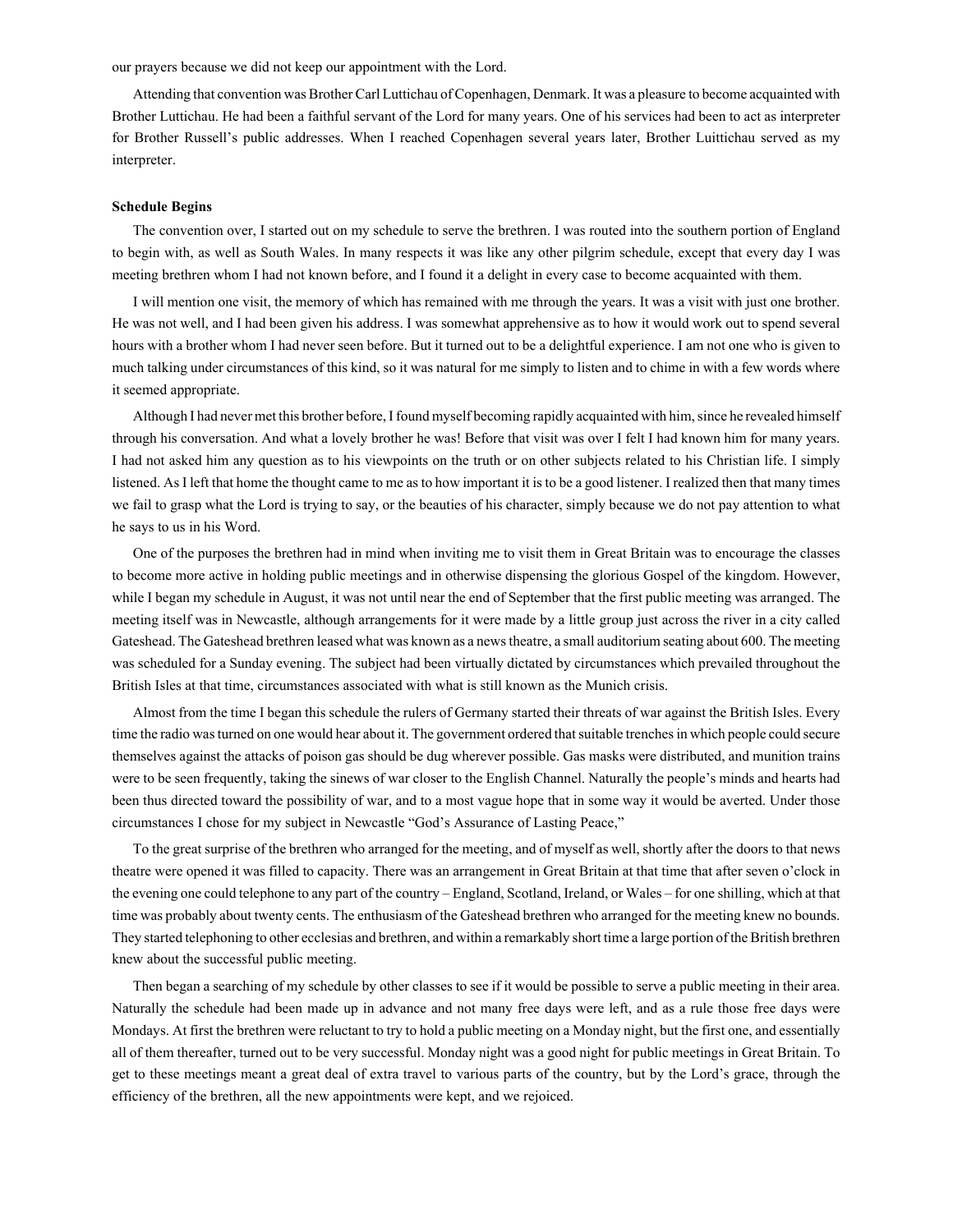#### **Schedule Concluded**

Finally, with my schedule concluded, the time had arrived to start back across the ocean for home. My last appointment was in Warrington, England, where the friends had met in an abandoned railway station for years. This was near Liverpool. I went on to Liverpool, where I was met and entertained briefly by Brother and Sister Walter Mercer. I wanted on my way back, if possible, to visit the brethren in Newfoundland, and in order to do this it was necessary to use a comparatively small boat for passage. But it was a passenger boat, so I did not have any hesitancy about this. Brother and Sister Mercer took me to the boat in the evening, and I set sail. Little did they, or I, realize that within a year they would have war, and that Mr. Chamberlain's announcement when returning from Munich – that peace had been saved for our day – would turn out to be a false one.

To jump ahead of my schedule for a moment, I might mention that after the war had been going on for several months I received a letter from Sister Mercer, who together with her husband had taken me to the boat that night, and in this letter she described what happened every time they heard the warning siren of approaching bombing planes – and there were plenty of these, because the city of Liverpool was almost completely destroyed during that war. In her letter she told of how different ones reacted. Some were storekeepers and others conducted various other types of businesses. But when the siren sounded they all scampered to the air raid shelter – and no one could blame them – and this included the bankers. Finally, her letter concluded, the "all clear" would be sounded and everybody would get to their normal situations, including, she said, the banker, who then got his balance.

### **The Storm at Sea**

We did not realize the night I sailed from Liverpool what a rough time that little boat would have ere it reached Newfoundland. We had hardly gotten away from the harbor when strong winds arose, rising in a very brief time to hurricane velocity. The sea became so rough that ultimately the waves were tossed completely over the vessel. This was in the middle of the night, and one of the very high waves struck the vessel, submerging it and breaking in the porthole in my stateroom.

I rose quickly to investigate the meaning at the water I heard rushing in through the broken porthole, and then another wave came. I was thrown from my feet and I skidded across the wet floor and for a time had to lie prostrate lest I be thrown down again. Not long hence, however, some of the ship's crew came in and assisted me out of that wet stateroom into a dry one, which I used for the remainder of the journey.

Finally, with the severe weather, a snow storm set in, and we arrived in Newfoundland in one of the worst snow storms I have ever seen. By now we were two days late. Brother Butler in Newfoundland, who arranged for my visit, owned a radio station. He had hired a large and beautiful hall for a public meeting, supposing that we would be on hand at least two days before the time set for the meeting; but we got there late in the afternoon for which the meeting had been advertised.

By this time there were nearly two feet of snow and it was still snowing and blowing, although in spite of this between fifty and seventy-five of the public attended the meeting. But in addition to the witness in the hall itself, Brother Butler hired the only two other radio stations on the island to carry the discourse, so with his own station and the two that he hired, the message did go out. It was the only thing that was possible to be heard that evening by radio. This was true also of the passengers left aboard the boat. The boat radio was turned on all right, but there was nothing else to get but a discourse on "God's Remedy for a World Gone Mad."

The ship remained in the harbor for two days, unloading and loading. Meanwhile, we had interviews over the radio. And Sister Butler, who had recently consecrated, wanted to be immersed, and she was immersed in a bathtub. The second day, toward evening, we went aboard the ship, the next port of call being Halifax, Nova Scotia. The passengers who had heard the discourse had questions to ask, but so far as I could tell no deep interest had been engendered. Early the next morning we arrived in Halifax. I knew some of the brethren there and had the address of one. I asked the ship's purser if it would be all right to go ashore, and he said it would be, because they weren't scheduled to leave before seven o'clock that evening. So I went ashore, I looked up the brother, and told him that I didn't have to go back on the ship until seven o'clock that evening, and he called together the brethren for a five o'clock meeting.

That meeting was just closing when a taxicab drove up, bringing one of the officers of the boat. He was in search of me. Just to be safe, I had left this address with the purser on the boat. He explained that they were ready to leave much sooner than expected, and their departure was now being held up by the fact that I was not on hand. He hurried me back to the boat. Three of the officers met me at the gang-plank with a mild reprimand for being late, and I was taken aboard the ship. The next morning we arrived in Boston, still two days late. A convention had been scheduled for Boston the previous Sunday, but I missed it by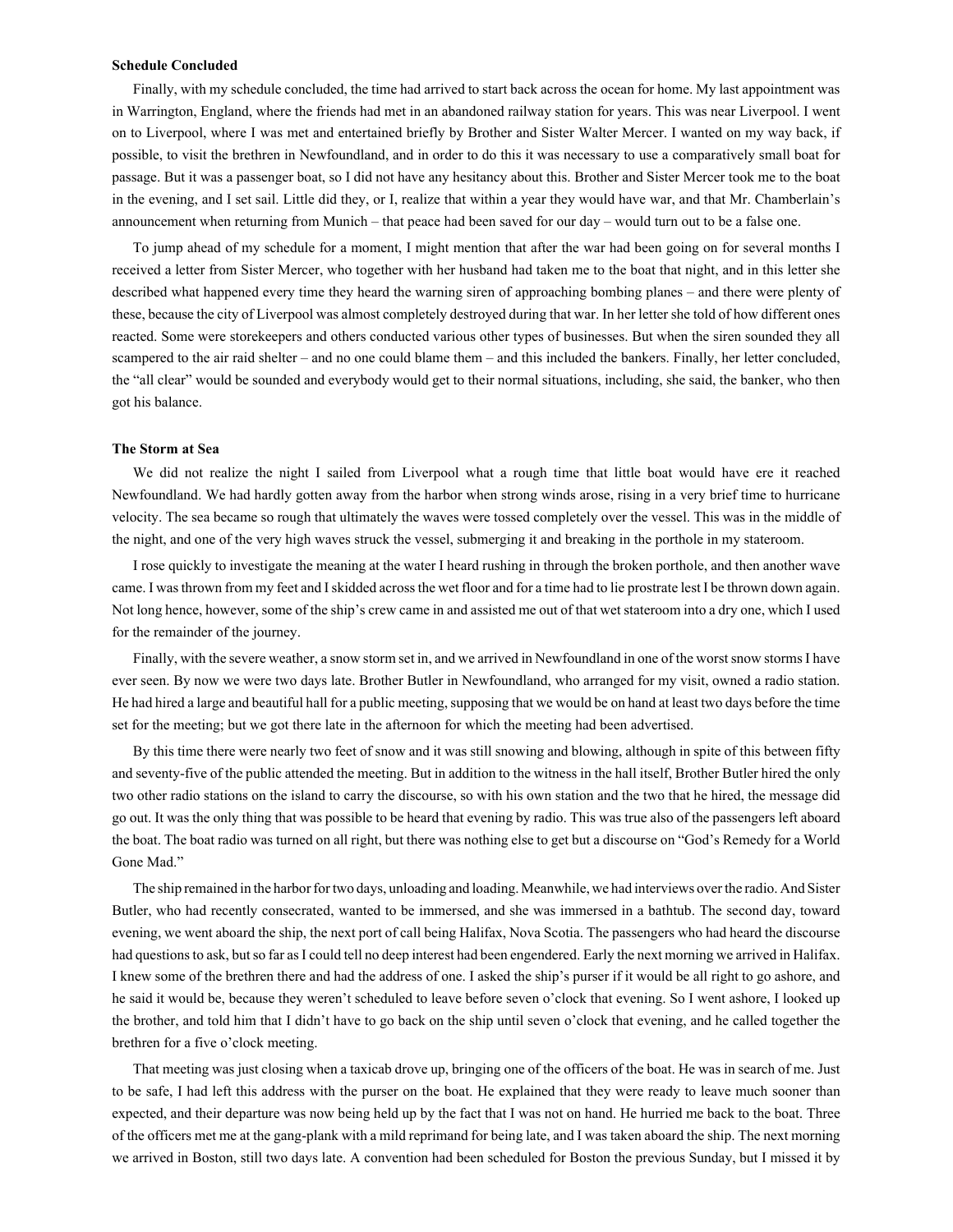two days.

Sister Woodworth met me at the boat and we made our way by automobile back to New York. The five-month schedule had been completed, and it would be a gross understatement to say that I was a happy man!

## **In Foreign Lands**

IT WAS not until after the close of the Second World War that we made any effort to contact our brethren in continental Europe. Then, however, reports reached us of the dire situation of many of them so far as food and clothing were concerned, and we thought it advisable to see if there was anything we could do to help in this situation. So Brother Joseph Heinen of Long Beach, California, and I set out together on this mission. Brother Heinen could speak German, and we went as far as England and then phoned to some German-speaking brethren in Switzerland.

They were more than glad to hear from us, and in a couple of days we were there. While some of these brethren spoke German, the majority of them were more familiar with the French language, and while in Switzerland the brethren arranged for a convention in which French would be the official language. This convention being over, we set out with the idea of seeing if we could get into Germany.

Brother Heinen was a manufacturer of machine tools, and the German officials were anxious to get their industry moving; so he had no problem to get a visa. But with me it was different. I waited around Switzerland considerably over a week, and I then did not get a visa to enter Germany but merely a permit to ride through Germany by train with my destination Copenhagen, Denmark. While waiting for action from the German officials, I set out walking one day and in a shopping district passed by a baby carriage. Just as I was opposite that carriage the baby cried. That was a comfort to me because it was the first voice I heard that I really understood. It was my language, and that sort of became a symbol to me in connection with all my visits to continental Europe, of which there were to be ten more after this. I knew that somewhere in the crowd there were those babies that spoke my language.

Finally I got my permit to travel through Germany, and I left Basel in the evening for a ride all night and most of the next day. Meanwhile, Brother Heinen had phoned me from Hanover, Germany, where he had contacted the brethren, and he said that he would be at the station platform in Hanover the next morning and would ride with me as far as Hamburg.

This was a strange train ride. The train itself was dreary and dilapidated, and all along the line were strewn the ruins of buildings, locomotives, and whole trains, and when we finally reached Hamburg the harbor was filled with sunken ships. The station platform at Hamburg was crowded with people, some looking for trains to go in one direction, some in another, but they all seemed to have one thing in common. They were all eating apples. I learned later that for the time being this was one of the main supplies of food in Germany.

So far as our objective of getting food and clothing to the German people was concerned, Brother Heinen was able to make good arrangements, and for months to come after that the brethren in America – particularly those on the West Coast – were busily engaged forwarding these very necessary items to their brethren overseas. But all I could do about it at the moment was to continue my journey to Copenhagen, Denmark, for my permit allowed only for this, and incidentally, to return through a corner of Germany on my way to England.

We arrived in Copenhagen that evening and were met by Brother Larsen and Brother Haselguard. The weekend was coming up, and we had a delightful time with these brethren. There was a class there then of probably twenty brethren, and I enjoyed sweet fellowship with them, because Brother Larsen, Brother Haselguard, and Brother Haselguard's daughter could all speak English fluently. As an outgrowth of this visit, the Copenhagen brethren, under the direction of Brother Larsen, began publishing a Danish edition of The Dawn. Incidentally, I might say that in Copenhagen Brother Luttichau served as my interpreter and he of course also could speak English, and it was a pleasure to co-operate with him.

In all, I visited the European countries eleven times. I enjoyed all my visits with the brethren, although it was a struggle to communicate with them most times on account of the language barrier. I was very forcibly reminded of the Tower of Babel account of how the Lord confused the tongues of the people. I visited Italy, Greece, Switzerland, Austria, Germany, France, Denmark, Sweden, Norway, and Finland. In all of the places we held conferences with the brethren, for they were all anxious to know what more they could do to proclaim the Gospel of the kingdom, and how The Dawn might help them.

I visited Berlin, which was divided between the East and the West. With this difficulty, many of the brethren from East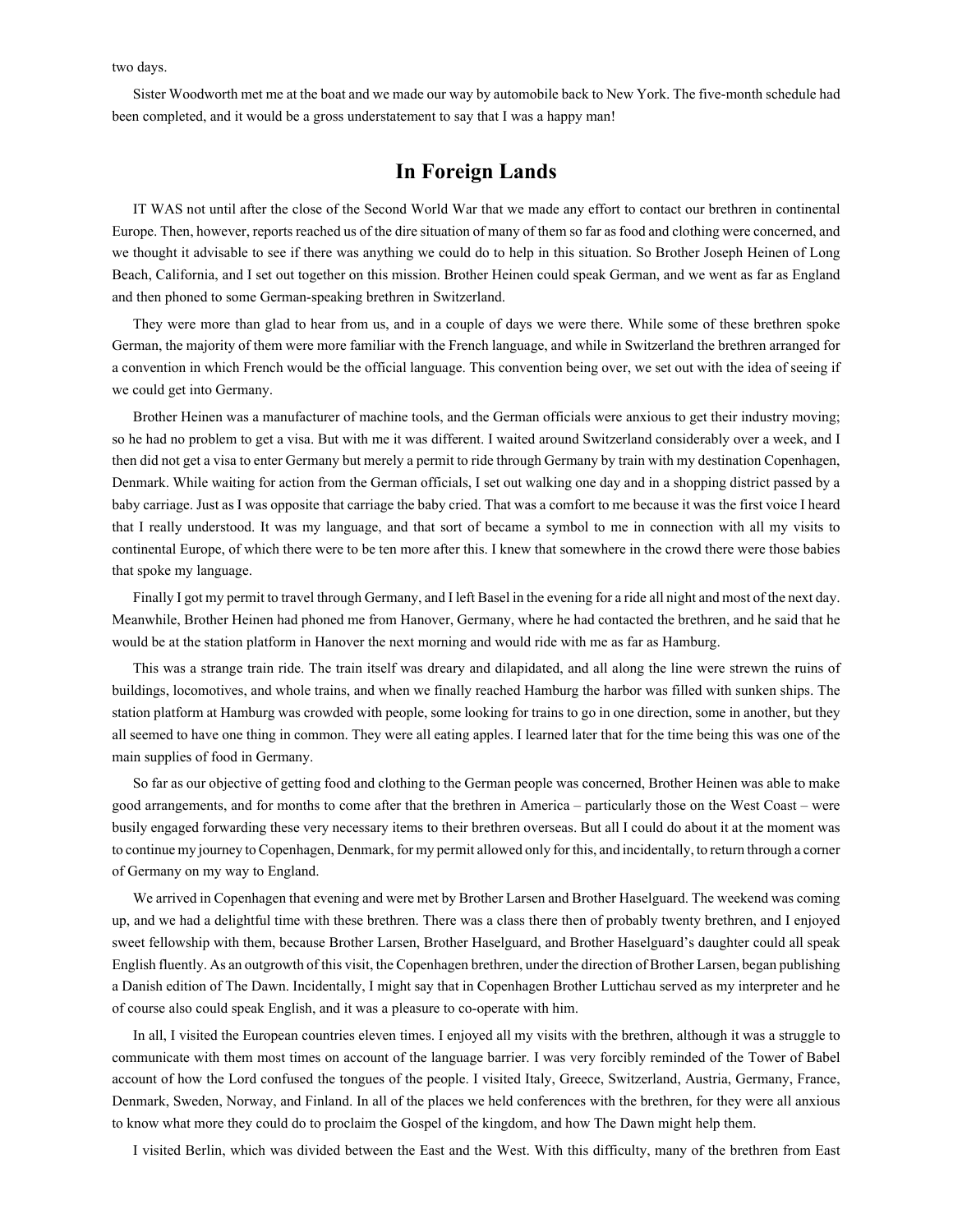Germany succeeded in getting to the one-day convention, and there were many happy reunions with their brethren of West Germany. Brother Kurt Krecker and his wife, Christa, were serving very energetically in connection with the publishing of the German Dawn. Both of them had previously worked in the German Bible House in the days of Brother Russell. Brother Krecker has since passed away, but Sister Krecker is still active in connection with the work of The Dawn.

## **Public Witness in Greece**

I visited the brethren in Greece several times, and one of these visits was in 1962. The class at Athens decided that on this occasion they would like to hold a public meeting. They engaged a good-sized theatre in which to hold the meeting and did considerable advertising through newspapers and otherwise. All the friends wondered how many would come to the meeting and were pleasantly surprised that Sunday morning to see essentially a thousand of the public turn out to hear a message of truth from the Word of God.

Brother Pantel Hatgis of the Brooklyn, New York, Ecciesia was there, and he served as interpreter. His daughter, Agape, and her young son were also there. The meeting went along without special incident until I made some point in connection with the condition of the dead which stirred up the animosity of about a hundred people sitting in the front rows of the theatre. Apparently they had come there to create a disturbance and waited only for what they thought was an opportune time. Chaos broke loose in the front part of the theatre. Men and women were shouting at Brother Hatgis and me and waving their fists in our faces, at least as near to our faces as they could reach. As this melee continued, Brother Hatgis young grandson took off his belt and waved it in the air and declared that if those people did anything to harm his grandfather or me he would kill them, and he no doubt meant what he said.

Finally Brother Hatgis stepped out to the front of the platform and assured the disturbers that before we closed the meeting they would have an opportunity to ask questions. After he repeated this several times, they finally quieted down and we went on with the lecture. When we reached the end of the lecture, Brother Hatgis announced that we were now ready for questions; but, with this, the Athens police stepped in and refused to permit any questions to be asked. Our meeting was abruptly closed. We were hurried into a small room backstage, and after the police succeeded in dispersing the agitators, they escorted us out to a taxicab, which in turn they escorted with armored cars to our hotel. No one was hurt, but it certainly did remind us of experiences through which the workers in the Early Church passed in the first centuries of the church's history. It was the first and last time that I was practically mobbed on account of proclaiming the glad tidings of the kingdom.

That afternoon in Athens we visited Mars' hill, where the Apostle Paul spoke so eloquently to certain Athenians. The Parthenon, the ancient temple, which is located on the Acropolis and is now to a large extent in ruins, was very close to where Paul stood when he delivered his discourse. Judging the best we could where Paul must have stood during his discourse, it would seem that to his right towered these ancient ruins, and to his left was the roadway which led down to the valley below, where there were so many idols, one of these being ascribed to the unknown God.

Paul seemed diplomatic when he referred to the unknown God, saying that he was there merely to inform them concerning his identity. But when he referred to the temple, he said that this unknown God which he worshiped does not dwell in temples made with hands. No matter how wonderful that temple may have been before it went into ruins, the true and living God never occupied it.

## **Special Sights Incidental**

In visiting the brethren in the different countries of Europe, there were many sights of interest which we could have seen if we had had time to spend along this line. However, we did see some of them in connection with the main purpose of our being there. In Italy there was, of course, the Colosseum of Rome, where so many Christians had been put to death. There was a section of the Appian Way referred to in the Book of Acts, a roadway which Paul had traveled. There were the Catacombs, which we visited, and the famous Arch of Titus. It was interesting to see these ancient spots, and we could only be happy that we were now living in this end of the age instead of at the beginning. Although not of historical aspect, nevertheless interesting to us, were the long days and the short nights of summer in Finland. It was still fairly light at midnight and by 1:30 or 2:00 in the morning the sun was up.

## **The Field of Service**

Counting all Europe as a field of service, it was our privilege, in connection with the many visits we made, to render help to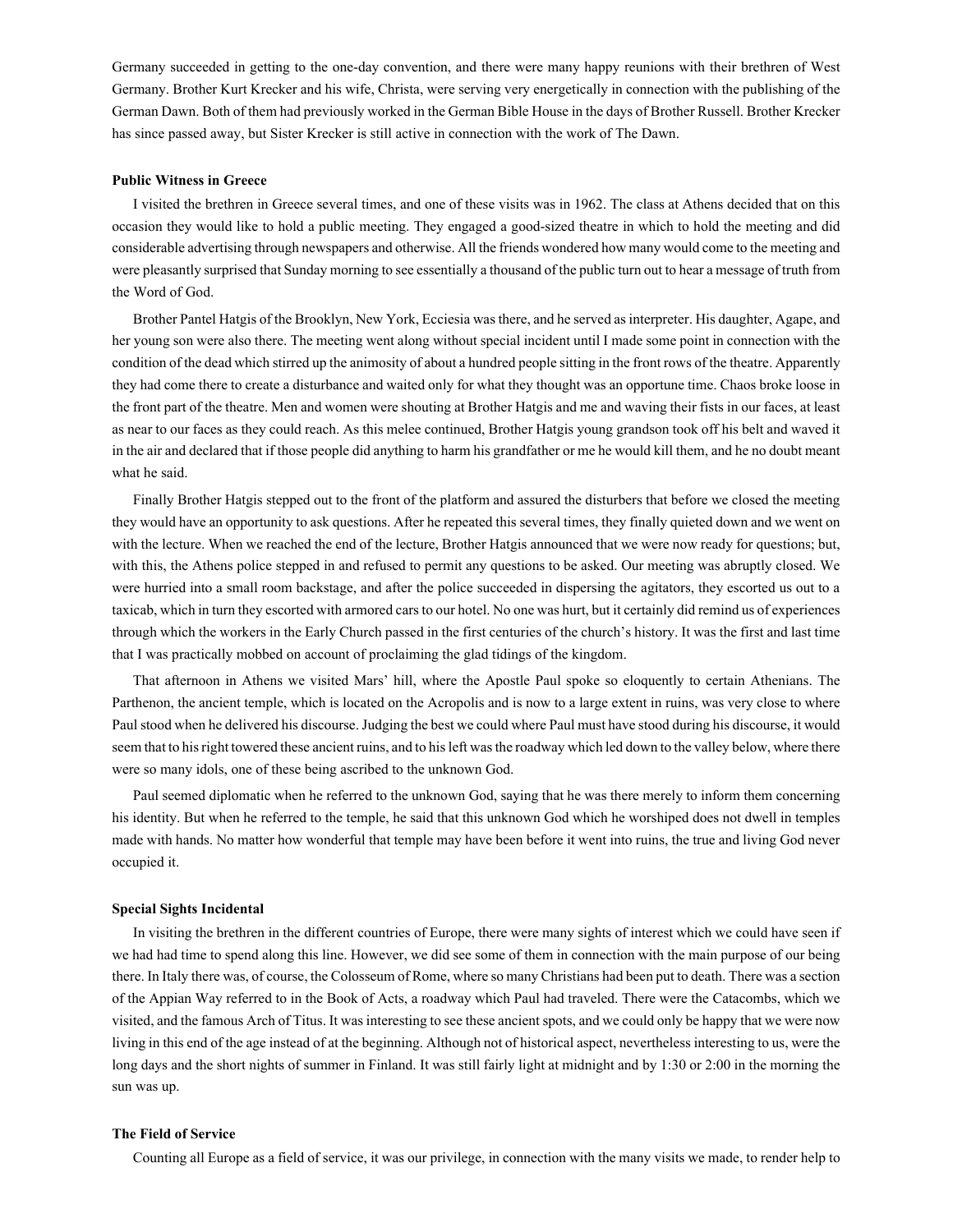the brethren, with literature of one sort or another in Italy, Greece, Germany, Switzerland, France, Denmark, Sweden, and Finland. The brethren in these various countries rejoiced that they had brethren in America who were willing to do what they could to help them.

### **In Israel**

On one of our overseas journeys we visited Israel. We had received correspondence from a professed Jew who claimed to have accepted the truth. He was a clever writer and was able to convince us, up to a point, that this was true. He wanted to be our representative in Israel in the distribution of the literature of The Dawn. Since I was going to Italy, and this was so close to Israel, our Board of Trustees asked me to continue on and contact this man and find out more about him, which I did. It was with difficulty that I found the man at all, and when I did, I discovered that his professed interest in the truth was largely commercial. Indeed, he was interested in doing anything that he could turn into money. He was getting packages of food, and even typewriters, from people in America, and selling them over there to his own profit. He wanted to make a new translation of the Bible from English to Hebrew which, as he explained, would be the last word in translations. I soon sensed that his interest in this was to draw a salary while he was doing it.

Before I left Israel, I finally contacted one man who did have some genuine interest in the truth, and he knew this gentleman whom I had come to see and warned me against him. It was a disappointing experience. Unless we had investigated, we could have gotten into more serious trouble.

I went to Israel as the representative of the Mutual Broadcasting System and was given a letter of introduction to their representative there, who was a reporter on the Jerusalem Post. I looked him up, and he was most kind to me, took me into his home, entertained me while I was in Israel, and did everything he could to make me feel at home and comfortable. He had a beautiful daughter about five years old, and from her I learned the only Hebrew word that I know, and that word is "shalom." So I think in closing this story of some of my experiences in the truth I will do so by saying, "Shalom." Peace be with you, my brethren, everywhere.

# **Appreciation**

THROUGHOUT the preceding articles of this series, in which I have mentioned some of the wonderful providences of the Lord in connection with my efforts to serve him, I have failed largely, I think, to express my appreciation of those who co-labored with me and to whose faithful sacrifices I have much for which to be thankful. Above all, I wish now to express my appreciation first of all to the Lord for allowing me to have some little share in his service and for the way he has guided and helped me in connection with all my endeavors to know and to do his will.

The first of these articles dealt with echoes from the vineyard of the Lord prior to the time that the work of The Dawn was started. At the moment I will concern myself with personal observations concerning co-laborers in the vineyard beginning with The Dawn. With these events I enjoyed many of the richest experiences of my life through the observation of the faithfulness of God's people to carry forward with what they thoroughly and correctly believed to be the Lord's harvest work. I have already explained that through the recommendation of the then Brooklyn Associated Bible Students, three of these, together with Brother George Wilson of Pittsburgh, were the incorporators of the work. But it is one thing to form a corporation to do a certain work and quite another thing for it actually to function. The incorporators did all they could to assure the continuance of the work, but it was only through the fact that others showed their enthusiasm by their hearty and self-sacrificing cooperation that the service of the Lord, the truth, and the brethren was maintained through the difficult years of the "great depression" – for it was in the early years of that depression that The Dawn came into existence.

I do not, of course, remember, even as I did not then know of the co-operation of many who showed their interest; so I will speak only of those who were nearest to the scene and realized the need probably more acutely than those who were not so close to it. For a considerable time the income of The Dawn was not sufficient to assure the continuance of the work; and two sisters stepped into the breach and made up the needed difference. One of them has since passed beyond the veil; that is, Sister Lilia Woodworth. The other was Sister Norma Mitchell, then of Brooklyn.

But there were other needs. We needed help in connection with the opening and answering of mail, and Sister Norma Mitchell helped faithfully in this connection, as did also Sister Ruth Roark, now of Miami, Florida. Sister Corey Mitchell, Norma's mother, took over the work of sending out follow-up literature to those who displayed special interest. Many of these in that day were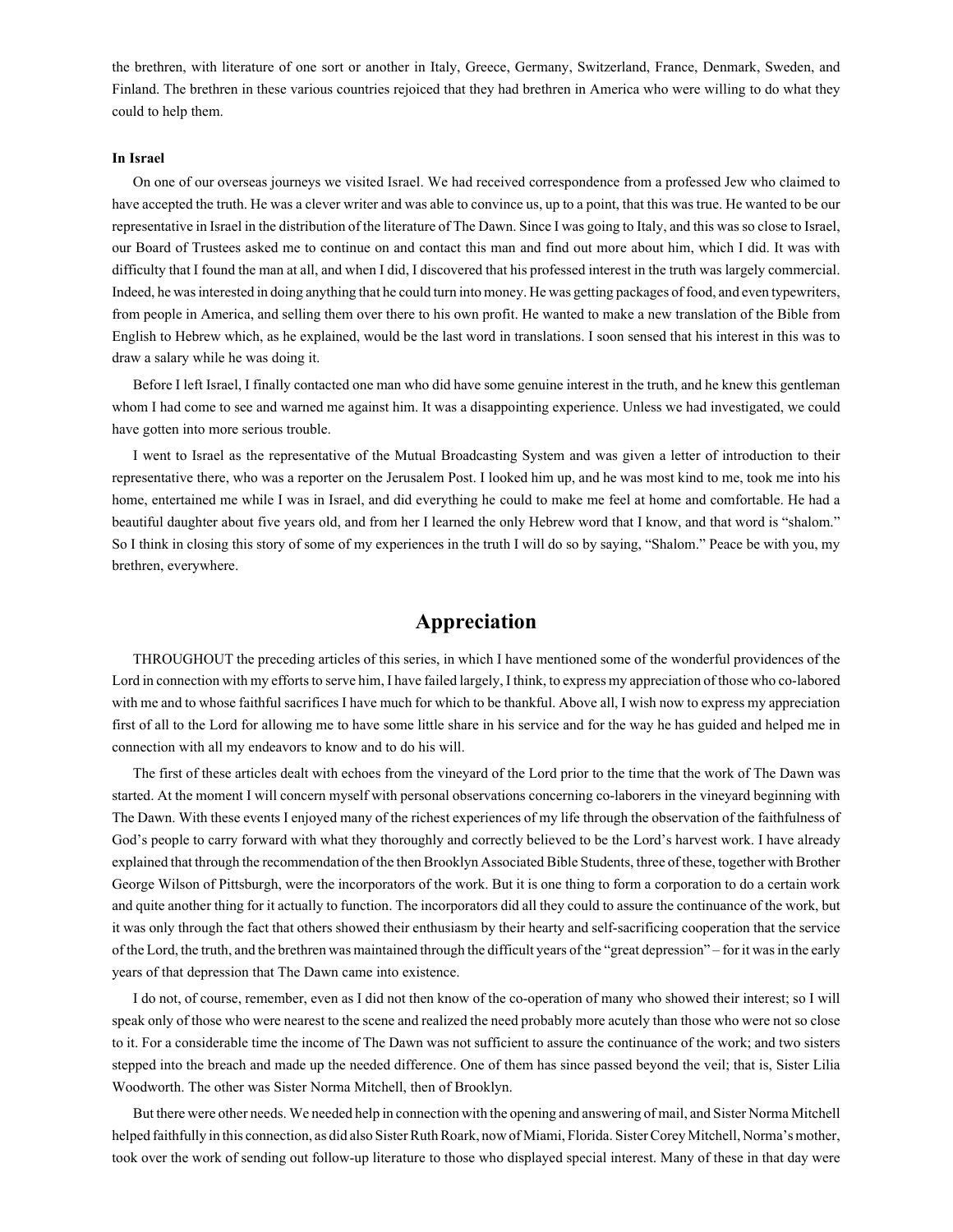in reality Bible students who had already severed their connection with "the Society" and were looking for fellowship among the believers of the pure harvest truth, the divine plan of the ages. Sister Corey Mitchell has also now finished her course in death.

There were also others in the New York area who participated in one way or another and whose assistance was also greatly appreciated. Among these were Brother Oscar Magnuson, Brother W. F. Hudgings, Sister Rose Johnson (now Sister Bertsche). Others came from farther afield especially to assist us with the work of printing. One of these was Brother William Robertson, another Brother Jere Reimer. Brother Roark also helped us with the printing, even before he was consecrated. Brother Arnold Greaves of the Brooklyn Harvest Truth Ecclesia was a printer by profession and he gladly gave us a helping hand, which we appreciated. This was true also of Brother and Sister Rodgers. Indeed, Brother Rodgers died while in the service at The Dawn.

## **Brother Walter Sargeant**

Brother Walter Sargeant was one of the faithful co-workers at The Dawn in that beginning period. Brother Sargeant was born and raised in Nova Scotia, Canada, and for a limited time studied for the ministry – that was before he came in contact with present truth. There was not room in our limited office space in Brooklyn for Brother Sargeant to work, so Sister Woodworth, in keeping with her ever-present desire to help, invited him to live in our home and to work from there.

Brother Sargeant was very efficient in his work and very capable. For several years he prepared the International Sunday School Lessons which appeared in The Dawn and was also the author of the Uncle Ed Bible Stories. He was the writer of many Christian Life and Highlights of Dawn articles also. In addition to this, Brother Sargeant answered the letters which contained doctrinal questions.

### **Brother and Sister J. H. Hoeveler**

We were greatly blessed at that time, also, by the presence and co-operation of Brother and Sister J. H. Hoeveler. They came to The Dawn from Chicago, although they had formerly lived in St. Louis, After they had accepted the invitation to join forces with us, Brother Hoeveler noticed an advertisement in a Chicago daily paper which displayed a beautiful picture of the rising sun and underneath that picture the wording, "Nothing can hold back the dawn." He was very pleased with this and sent it to us, and when they arrived to work with us their every attitude reflected the fact that as far as they were concerned nothing would be permitted to hold back The Dawn.

But Brother Hoeveler, in the providence of the Lord, was not with us very long. While conducting a funeral service, he suffered a cerebral hemorrhage from which he never recovered. Again Sister Woodworth jumped into the breach and arranged to have them both come to our home, where she cared for Brother Hoeveler until he died. His funeral was conducted in our home by Brother W. F. Hudgings.

Sister Hoeveler continued in the service – and very faithfully so – until her eyesight failed; and even after that she made sure that she lived in this area where she could enjoy the fellowship of the friends and perhaps serve a little at times. The last few months of her life she lived in a convalescent home.

In addition to these brethren whom we specially mention, there were quite a number of brethren in the New York area who would come in to fold and wrap The Dawn each month. I emphasize the folding, because at that time we did not have a folding machine and each sheet of The Dawn was folded by hand. The services of these brethren were much appreciated indeed, and they will never know the extent to which their labor of love made the difference between The Dawn continuing publication and going out of publication.

### **Miss Nellie Weeks**

During that time of struggle we had various things to encourage us and one of them was a newly consecrated sister, well-educated, appearing in time to help us do one of our major proofreading jobs; namely, the proofreading of the booklet "Hope Beyond the Grave."

Sister Woodworth was sent to Columbia University by a doctor to treat one of his patients there, and that patient turned out to be Miss Weeks. She had been on the entrance examination board for the university for many years and was about to retire. The first two or three treatments helped her so much that she decided to retire right away and move to New Jersey, where she could get those treatments as often as she wanted.

Meanwhile Sister Woodworth had applied another of her usual treatments. She had witnessed to Sister Weeks, and she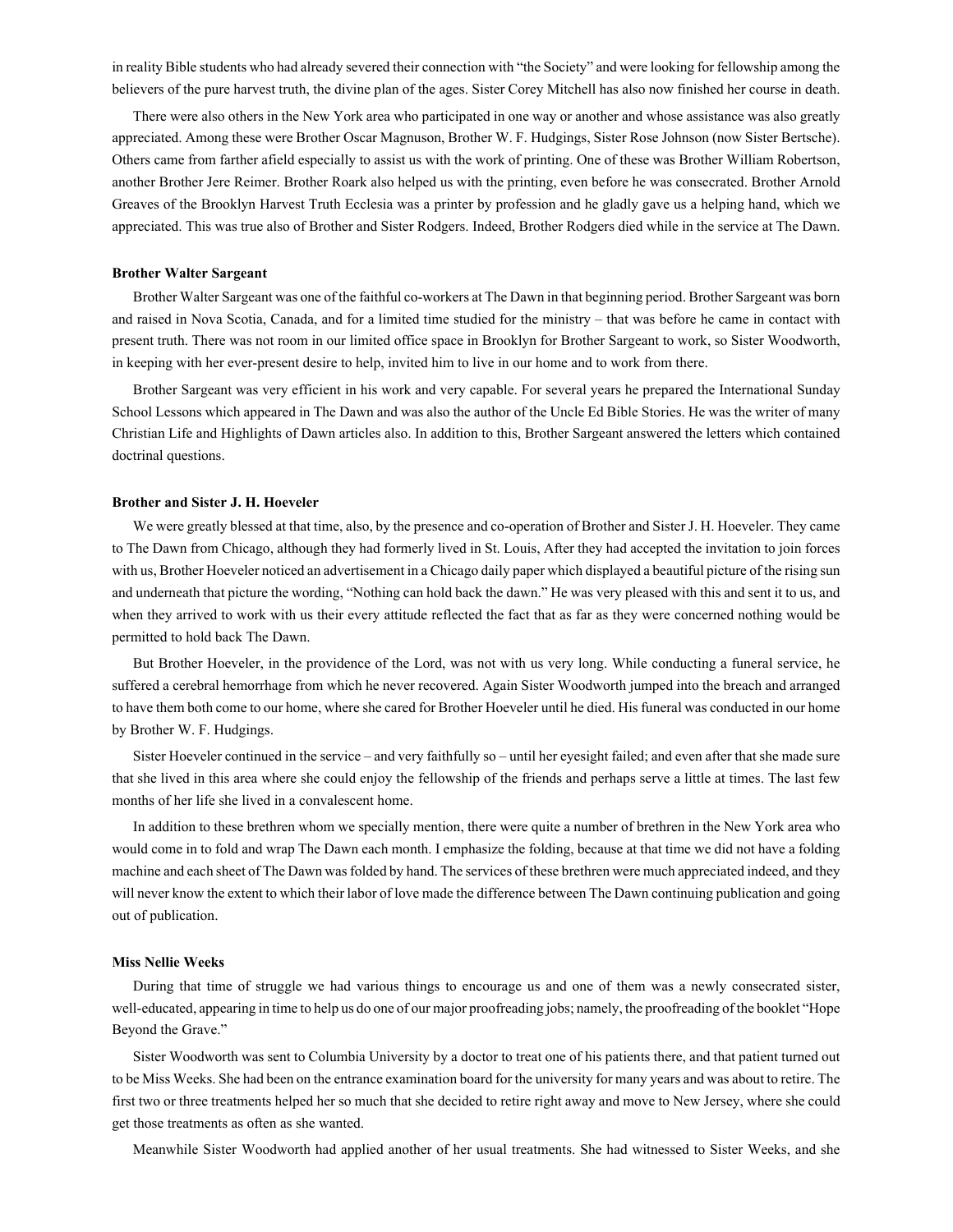accepted the truth; and when she came to New Jersey she was invited to our home to live for a considerable period of time. I spent many hours of blessed fellowship with her, because she grasped the truth so clearly and rejoiced in it so much. The burden became a little too great for Sister Woodworth, and Sister Weeks moved to another location, where in her failing years she died.

After her death we learned that she had bequeathed a large sum of money to The Dawn to assist in carrying forth its work of presenting the glorious Gospel of the kingdom. Her brother was then the president of one of New York's largest banks, and at the funeral his wife came to Sister Woodworth and me and chided us for not taking better care of their sister. She remarked that we had taken her religion away and given her our religion as a substitute and then dropped her. This, of course, was not true. But probably these good people died with the idea that we had misused their sister.

## **Brother and Sister John Hutchison**

Early in those beginning days of The Dawn a lovely devoted Christian couple came into our association and wanted to serve. It was Brother and Sister John Hutchison. Brother and Sister Hutchison had spent many years in the colporteur work; and since they did not feel physically capable of continuing this, they were seeking other means of service. We made a pilgrim route for Brother Hutchison, reaching into Florida and other southern states, and the brethren were delighted with his services.

However, his failing health soon brought about his return and he lived but a short time after that. Whether by his request or by the wish of Sister Hutchison we do not know, but she arranged to have his earthly remains cremated. Some two or three weeks later she visited the home of one of the sisters in Brooklyn, carrying an urn. As soon as she was in the front room she put this urn down on the floor rather definitely, and said, "Well, here is John."

While Brother Hutchison had finished his course in death, Sister Hutchison continued to labor on in the service, She was an excellent proofreader and she served in that capacity even after The Dawn moved to East Rutherford, New Jersey. We will long remember the faithful and efficient service of Sister Hutchison.

#### **Brother L. F. Zink**

I would like to say a word about Brother L. F. Zink of Hamilton, Ontario. When he came into the truth back in the 1890's, he owned a shoe business. I understand that he operated more than one shoe shop, but how many I do not know. He sold out his business and began to use the proceeds therefrom for paying his expenses in the work.

First he did colporteur work. He went to the British Isles and sold books there, then to Australia and to New Zealand. Brother Russell heard of his activities and invited him to come to the United States and enter the colporteur and then the pilgrim service. It was in this connection that we came in contact with Brother Zink.

His actual service with The Dawn was of short duration, although we did sponsor him as a pilgrim. When he gave up the pilgrim work because of poor health, Sister Woodworth invited him to stay in our home. She took him around to many of her patients, and to these he bore faithful witness to the truth. They all learned to love him.

Brother Zink had a novel way of presenting the message. He did it by the dialog method. He would step to one part of the room and present a thought which he knew was out of harmony with the Bible, then he would go to the other side of the room and answer himself. It was very unique, and it held the interest of his listeners.

Finally Brother Zink returned to his home in Hamilton. Brother Zink was a very faithful man. He wanted all of his assets to be used in the service. Judging from his age, he endeavored to estimate how much more money he would need before he died, and the rest of his resources he donated to the work of The Dawn. ln arranging his financial affairs he had willed \$1,000 to each of two nieces who had befriended him at various times. But before he died, these two nieces died; so that \$2,000 was sent to the office of The Dawn in Toronto, and it was used to initiate the "Frank and Ernest" broadcast in Canada. I went to Ontario to conduct Brother Zink's funeral service, and while doing so I felt that I was almost walking on holy ground.

#### **Brother George S. Kendall**

The pilgrim service was rather scanty in the early days of The Dawn, but we did have one brother who rendered a wonderful service along that line, Brother George S. Kendall. Brother Kendall served in the pilgrim work under Brother Russell and was faithful in various aspects of the harvest work during that time. Brother Kendall made his first pilgrim trip for The Dawn in 1933, going all the way from Brooklyn to Vancouver, British Columbia, and then down the west coast to California, and on home. The Dawn was then very new to the brethren, and naturally he had many questions to answer, which he did with grace and clarity.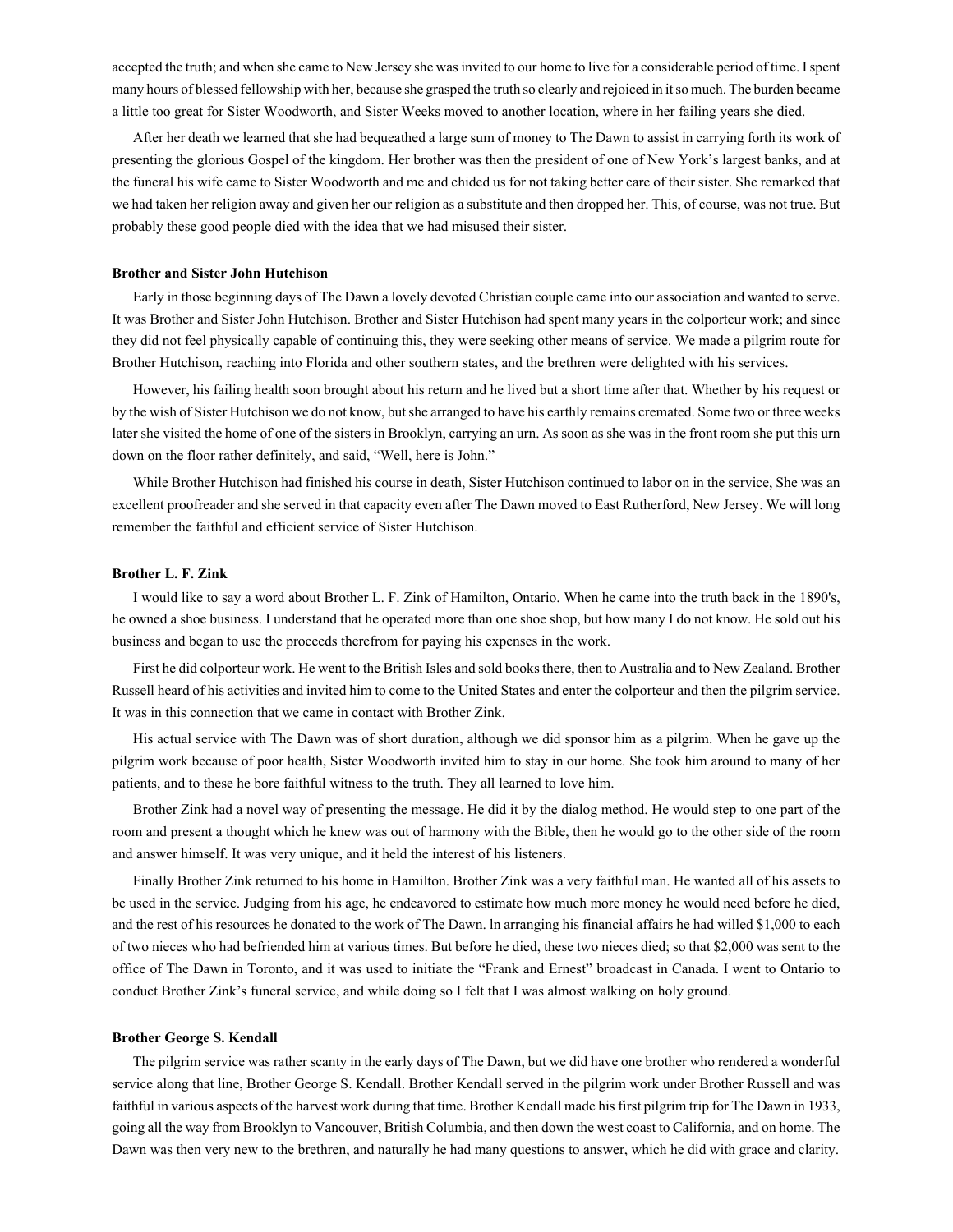Brother Kendall was the one most responsible for the 1954 date, which was accepted at that time as being the final end of the Gospel Age – the time when the church would be glorified and the Ancient Worthies resurrected. While not too many brethren confessed to accepting this theory, many naturally hoped that it would work out, and to some extent, governed their affairs accordingly. But like all the other dates for these events which have been set by the brethren, from Pentecost down to the present time, it failed; and here we are still going ahead with the harvest work, and with no date at all as to when it might end.

### **Brother C. W. Zahnow**

Brother C. W. Zahnow was another one of our very important pilgrims during that general period of time. Brother Zahnow was more than a pilgrim, in that he would go into a territory and make personal calls on individuals and isolated brethren he found there, answer their questions for them the best he could, and encourage them to get together for regular meetings. In conducting this work we would often hear him say, "I see a class in York," meaning that in his enthusiasm he believed that the friends he was contacting would eventually get together and form an ecclesia; and very often they did.

Brother Zahnow also, of course, did regular pilgrim work, in which he was a great blessing to the friends and a faithful witness to the public. I well remember a public discourse he gave at the Bowling Green, Ohio, Convention. He had a habit of leaning over the pulpit to speak about an imaginary person in the audience, and this he did at Bowling Green. His imaginary person had been killed in an automobile accident. He explained that when the doctor arrived on the scene, he pronounced this man dead. The coroner arrived and pronounced him dead. Then the undertaker arrived, and he pronounced him dead. But when the clergyman arrived at the funeral service, he said, "This man is not dead; he is more alive than ever!"

### **Brothers Pollock, Fay, Wilson, Copeland**

While expressing appreciation for some who labored diligently with us in the co-operative ministry of The Dawn, I would like to say a few words about those brethren who served on the radio and later in television work. I refer to Brothers Wilson, Fay, Pollock, and Don Copeland. As most of the brethren now know, Brother Wilson took the part of "Ernest" on the "Frank" and "Ernest" program and for a considerable time Brother Don Copeland of Toronto, Ontario served as our announcer, and very ably so, because he was a professional announcer on the radio in Canada.

Later, after Brother Copeland passed away, Brother Pollock was invited by our Board of Trustees to serve as the announcer, which he did very ably. Still later, when the television work was initiated, Brother Fay and Brother Pollock worked together with me in this branch of the service. I can say of all these brethren that I have never been associated with any in the work of the Lord who were more dedicated and more conscientious than these brethren. Besides, we worked together without friction of any kind. I can say that in all my association with them I never saw any display of animosity or any emotion that would be contrary to the spirit of the Lord.

## **No Pressures**

Another point that has been very outstanding to me in connection with our united service is the fact that almost without exception the brethren who have sacrificed – many times until it hurt – have done so in a genuine spirit of free will and devotion to the Lord and to his truth. This is the way it should have been, and this is the way it was.

On only two occasions in the more than forty years in which I have served with The Dawn has there been any hint by individual brethren that if we would do things their way they would make sure that we had all the necessary wherewithal for the work. One of these was a brother who had just been dismissed from the service of the Watchtower, and the other was a sister who had great interest in the Jewish cause and wanted us to conduct a witness for the Jews the way she wanted it done. Aside from these two instances no brother or sister in our entire fellowship has even as much as hinted that they wanted to use their money to influence us in the manner in which the work would be conducted.

### **The Lord Provides**

The work of The Dawn has been a work of faith, not only along financial lines but also in the matter of securing suitable help to carry on. To start with, none of us knew anything about the art of printing, much less how to operate printing machinery. But I watched the providences of the Lord in this connection while, during the time in which he has overruled and assisted, we have seen not only one group of workers learn how to print, but more than one.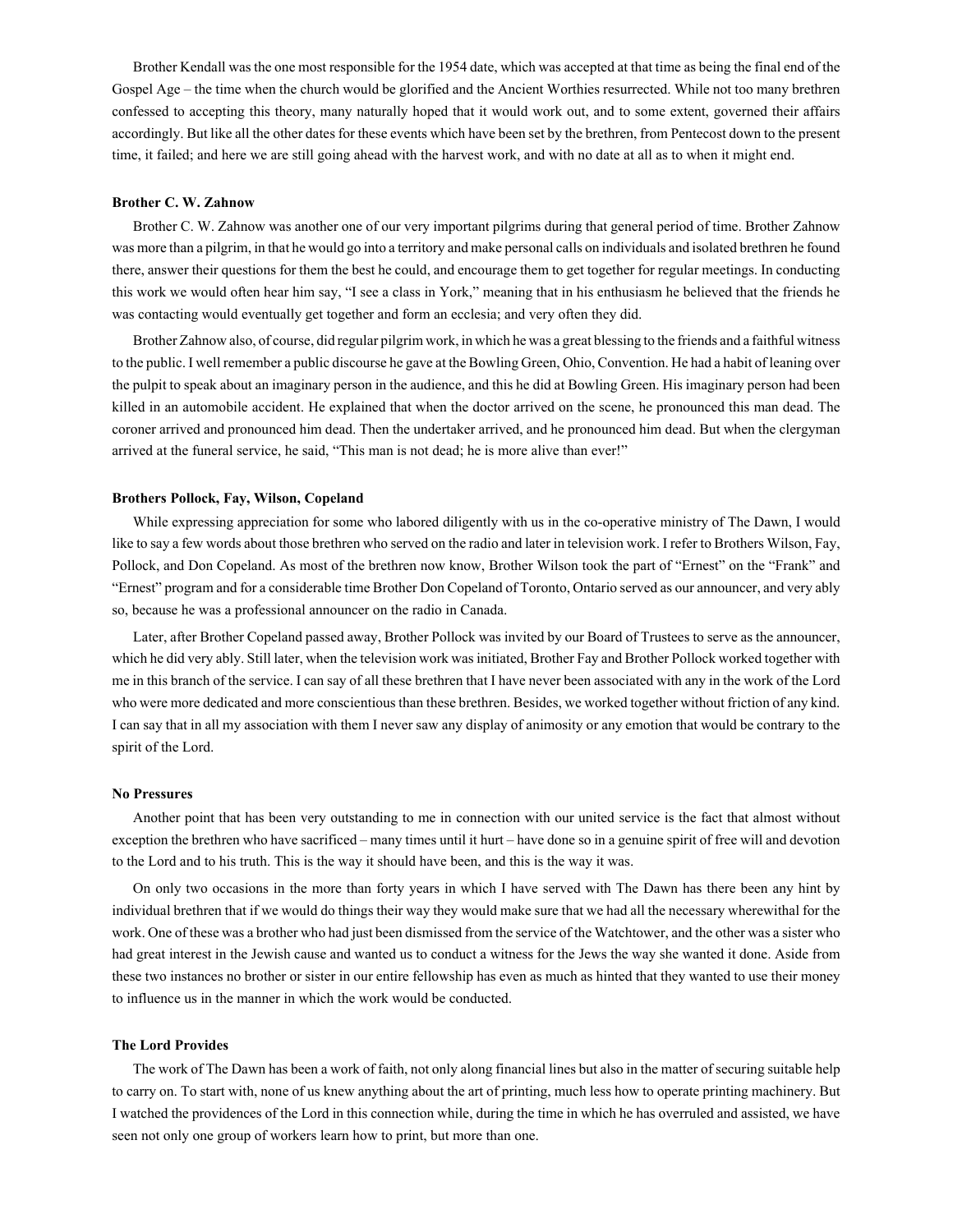During recent years what we now refer to as the old-fashioned method of printing has almost completely gone out of vogue and a new method known as offset printing has been adopted by the business world. And here again the Lord's providences have guided us, so that he has provided a complete outfit of new equipment for typesetting and printing, together with the necessary help to operate it. This has greatly strengthened my faith, and I believe it will strengthen the faith of the brethren generally to pass this information on to them.

In connection with these articles, I would like to say that through the years of service with The Dawn I have never kept a diary. I have related my experiences completely from memory, so if I have left out some important things, I am sorry. But I do wish to include the present workers at The Dawn. These I know, and every one of them means much to me, for I am sure they are laboring here because they thoroughly believe that the Lord is pleased to have them do what they can to sound forth the glorious message of the kingdom.

# **Conclusion**

THE years 1938 through 1950 were trying yet momentous ones in connection with the radio witness as sponsored by The Dawn. As before noted, we undertook this work on an individual station basis. There was great enthusiasm by the friends, which was maintained; but by the year 1948 the small cash reserves of the brethren were running low, and we found it necessary to cancel a few stations. It was in the next year and under these conditions that the opportunity opened up to put the "Frank and Ernest" program on the American Broadcasting national network of radio stations. This entailed a tremendous increase in cost over what we had been meeting. At first it seemed impossible.

But the word quickly spread. The matter was taken up at a number of conventions, including the General Convention, which that year was held in Bowling Green, Ohio. It was voted unanimously at this General Convention that The Dawn should take up an expression of "good hopes" from the brethren, not only at that convention but throughout the country, to see if such an undertaking would be possible. On the basis of the amount of money promised in this nation-wide good hopes it was decided to sign a contract with the American Broadcasting Company – ABC.

One brother remarked at the time that in his opinion the carrying out of such a contract would be as easy as ABC. And why not? One of the good hopes pledges received from a widow in the Middle West indicated that she would undertake to send to The Dawn for this purpose the amount of twenty-five cents a week. There was nothing else to conclude but the fact that all the generous, sacrificing widows did not live in Jesus' day!

In addition to this widow's mite, we had the assurance of the income of a shoe-shining establishment. This shoe-shining business was set up by our Brother Richard Suraci, who then worked at The Dawn, and is now in the New Haven, Connecticut, Ecclesia. He purchased the necessary equipment, and shined the shoes of all the workers at The Dawn for ten cents a pair. My shoes never looked so nice as they did then! The contract was signed, and in October of 1949 network broadcasting began.

Meanwhile a modest surplus had been building up, and everything went fairly well financially for a number of months. We were, of course, delighted with the great increase of mail, and this in turn, through the follow-up work, helped tremendously in building up The Dawn subscription list. However, the joy for some of us was curtailed somewhat by the knowledge that our modest surplus was rapidly dwindling, and by the end of the first nine months it was entirely exhausted. We finally reached the point where it became obvious that we would have to cancel the program. On the day we decided to do this I opened what appeared to be, from the action we had decided to take, the final bill. But instead of this being a bill, it was a credit memorandum. The contract called for a reduction of a certain percentage in the bill, beginning with the fourth quarter of the contract year. If we remembered this at all, we probably supposed that it would be payable at the end of the contract year. But the broadcasting company sent us this credit memorandum three months ahead of time, and it was in a sufficiently large amount to take care of all the broadcast bills for the remainder of the contract year. Naturally we were happy, and surprised. A great burden had been lifted, for now as each bill came in we just sent the covering credit memo for that week. Meanwhile it gave us an opportunity to begin building a small surplus for the second year, if we decided there should be a second year.

### **The Mutual Network**

We did continue network broadcasting the second year, and on for a good many years, but on a different network, i.e., the Mutual Network. This network gave us better coverage and a slightly lower cost than the ABC network; but we knew that we had another difficult year ahead of us – so difficult to contemplate, in fact, that at times it changed the meaning for me of certain